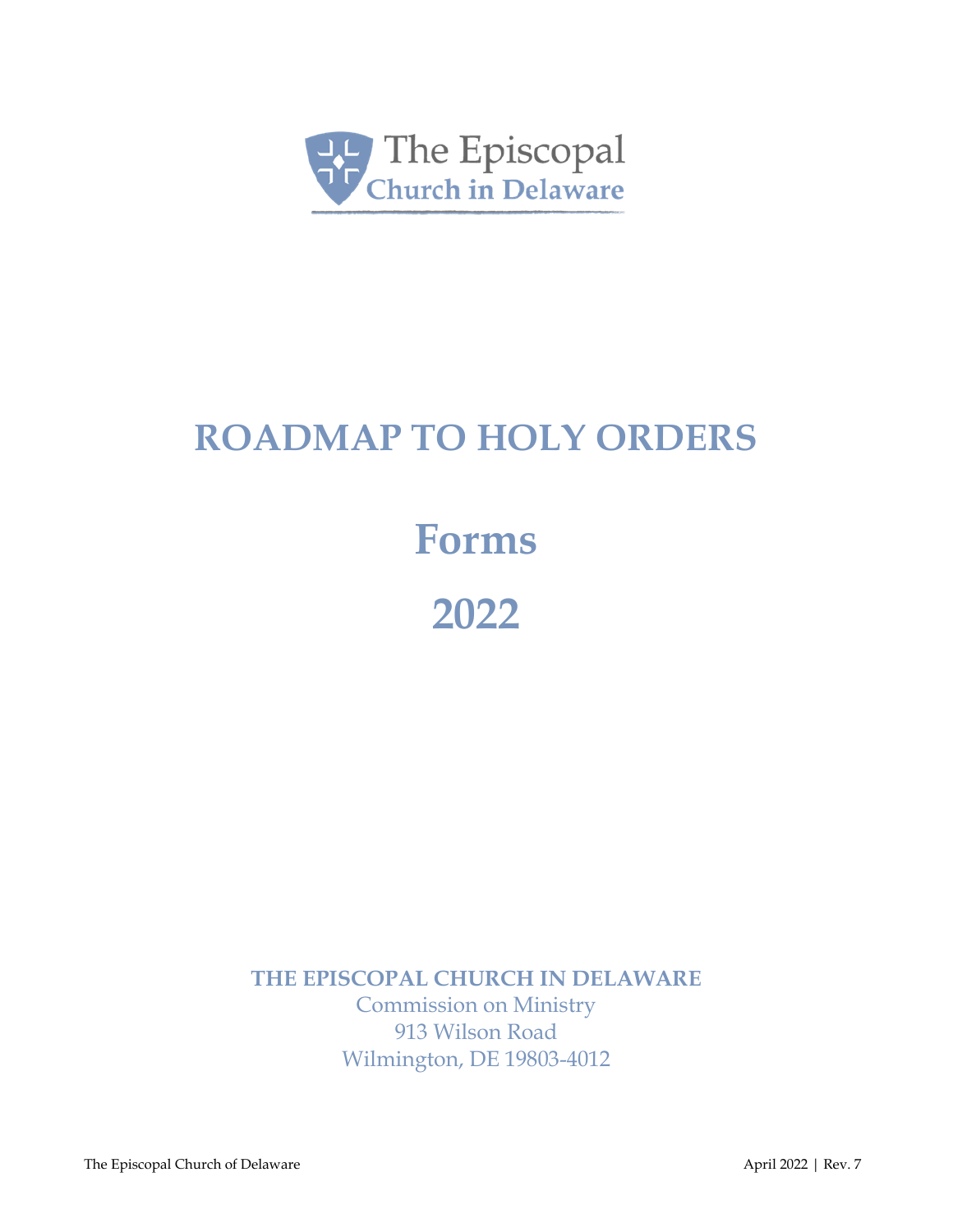

### **Forms - ROADMAP to Holy Orders**

#### **ROAD TO NOMINATION**

- Form A Report of the CDG to the Vestry of the Sponsoring Parish
- Form B Nomination of an Aspirant by Sponsoring Parish's Vestry and Statement of Financial Commitment
- Form C Rector/Sponsoring Priest Recommendation
- Form D Sample Letter of Acceptance of Nomination

### **ROAD TO POSTULANCY**

- Form E Application
- Form F Release of Information to the Diocese
- Form G Release of Information to the Applicant Only
- Form H Financial Statement
- Form I Nominee Agreement
- Form J Background Check
- Form L Medical Examination [separate form on the website]

#### **ROAD TO CANDIDACY**

- Form N Vestry Reaffirmation for Candidacy for HolyOrders
- Form O Sample Letter of Application for Candidacy

#### **ROAD TO ORDINATION TO THE DIACONATE**

- Form P Vestry Endorsement for Ordination to the Diaconate
- Form Q Sample Letter Requesting Ordination to the Diaconate

#### **ROAD TO ORDINATION TO THE PRIESTHOOD**

- Form R Vestry Endorsement for Ordination to the Priesthood
- Form S Sample Letter Requesting Ordination to the Priesthood

#### **Document adapted and edited with permission of the Episcopal Diocese of Dallas TX.**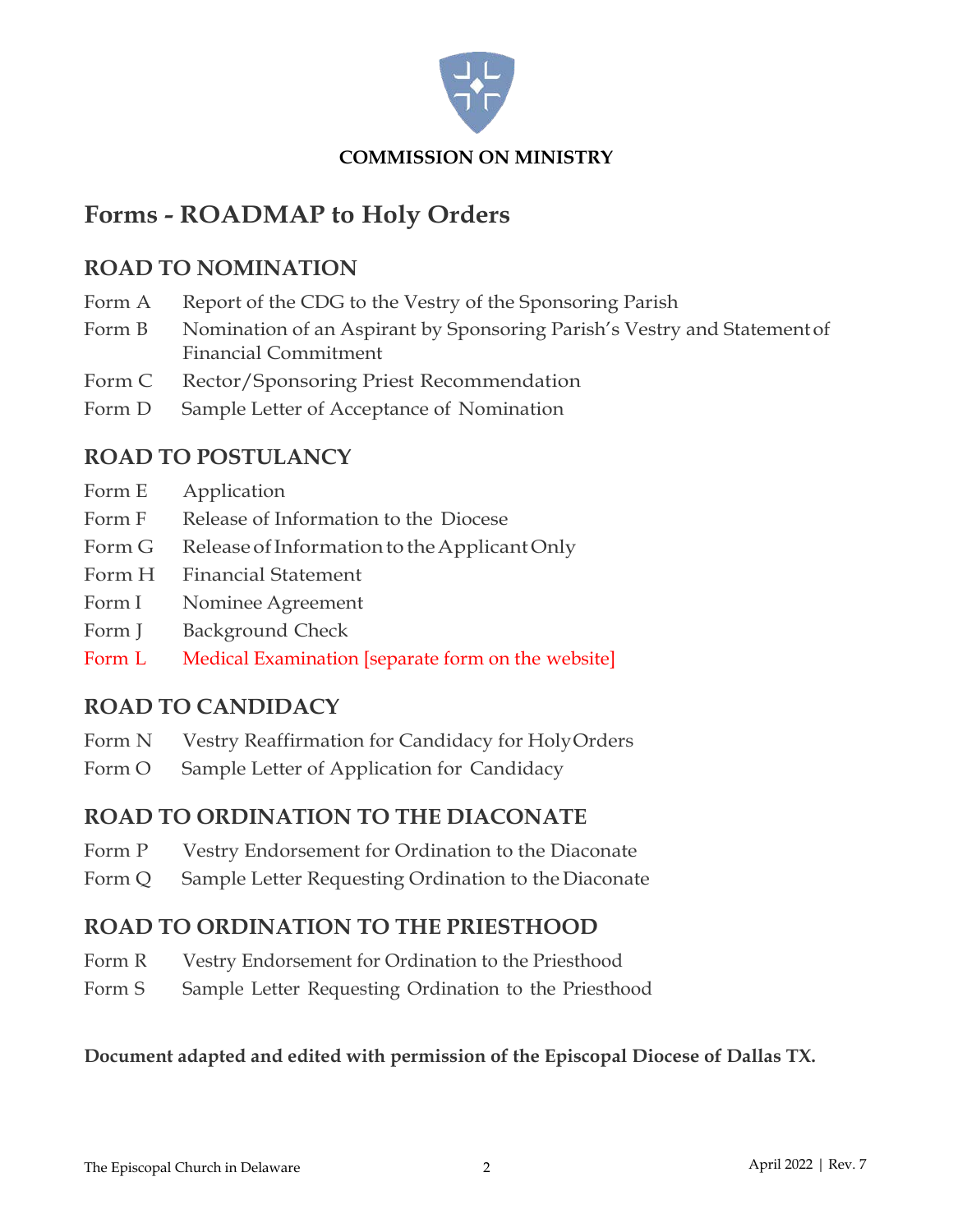

# **ROAD to NOMINATION**

## **2021**

**THE EPISCOPAL CHURCH IN DELAWARE** Commission on Ministry 913 Wilson Road Wilmington, DE 19803-4012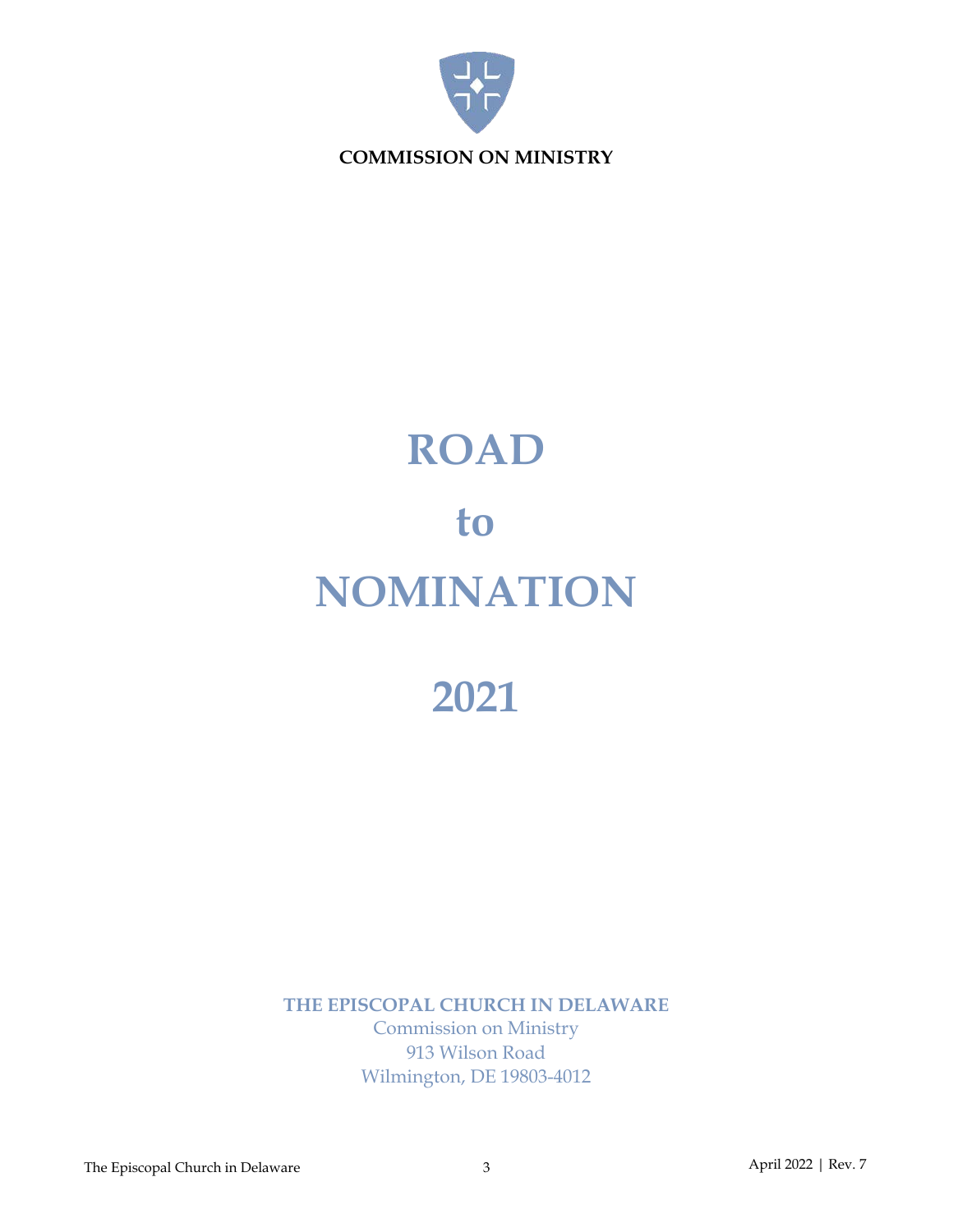

#### **FORM A: REPORT OF THE CONGREGATIONAL DISCERNMENT GROUP (CDG) TO THE VESTRY**

| Convener's Cell Number        |  |  |
|-------------------------------|--|--|
|                               |  |  |
| Rector/Sponsoring Priest Name |  |  |
|                               |  |  |
|                               |  |  |

The evaluation of the aspirant by the Congregational Discernment Group (CDG) is summed up in the questions below, and in any other thoughts, the group may wish to provide. (Please provide answers on a separate sheet)

- 1. Does this person strike you as one who is grounded and growing in the Christian faith? In what ways has he/she/they exhibited spiritual depth?
- 2. What is this person's understanding of Christian ministry? Do you sense a vocation to Holy Orders or a vocation that can be fulfilled as a member of the laity?
- 3. What qualities about this person's sense of vocation leads you to believe he/she/they is called to the priesthood and/or diaconate?
- 4. Describe this person's capacity for leadership. How has this person displayed his/her/their leadership in the past, and in the parish and/or diocese? What are the aspirant's strengths and weaknesses in your judgment?
- 5. How would you characterize this person's sense of the Christian life and habits of prayer?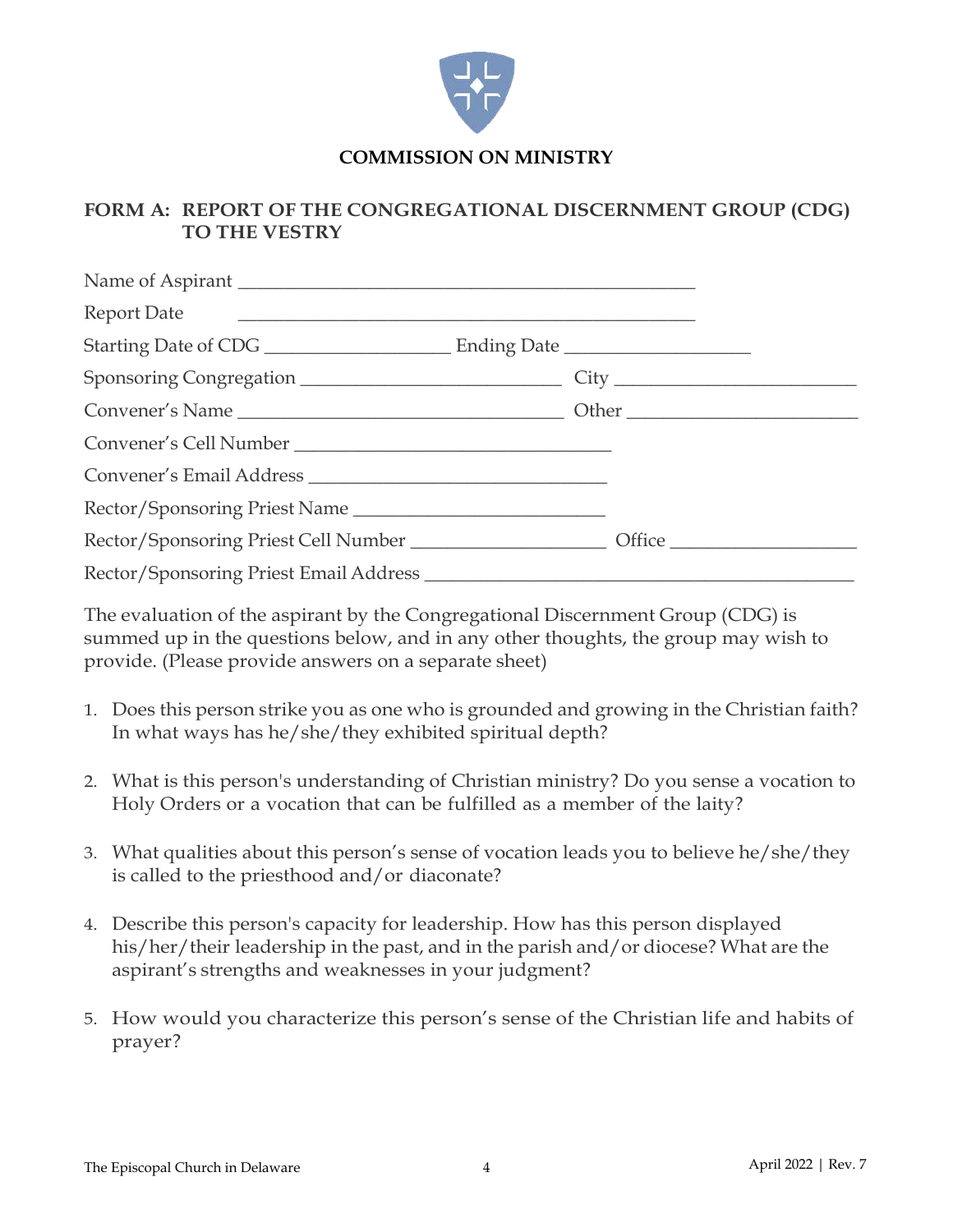

#### **FORM A | 2 of 3**

- 6. Does this person strike you as capable of healthy ministry and leadership? Were there any notable concerns or reservations expressed by a member of the group?
- 7. In what areas does the aspirant need particular care and guidance for furthergrowth?
- 8. What standards/boundaries has this person established to guide ethical behavior, generally? Regarding money and stewardship? Regarding substance abuse or sexual behavior?

We, the undersigned, as members of the CDG, recommend to the vestry of (*parish name)* \_\_\_\_\_\_\_\_\_\_\_\_\_\_\_\_\_\_\_\_\_\_\_\_\_ that *(name of aspirant)* \_\_\_\_\_\_\_\_\_\_\_\_\_\_\_\_\_\_\_\_\_\_ be nominated to continue to discern his/her/their call to Holy Orders in the Episcopal Church in Delaware under the COM.

\_\_\_\_\_\_\_\_\_\_\_\_\_\_\_\_\_\_\_\_\_\_\_\_\_\_\_\_\_\_\_\_\_\_\_\_\_\_ \_\_\_\_\_\_\_\_\_\_\_\_\_\_\_\_\_\_\_\_\_\_\_\_\_\_\_\_\_\_\_\_\_\_\_\_\_\_

\_\_\_\_\_\_\_\_\_\_\_\_\_\_\_\_\_\_\_\_\_\_\_\_\_\_\_\_\_\_\_\_\_\_\_\_\_\_ \_\_\_\_\_\_\_\_\_\_\_\_\_\_\_\_\_\_\_\_\_\_\_\_\_\_\_\_\_\_\_\_\_\_\_\_\_\_

\_\_\_\_\_\_\_\_\_\_\_\_\_\_\_\_\_\_\_\_\_\_\_\_\_\_\_\_\_\_\_\_\_\_\_\_\_\_ \_\_\_\_\_\_\_\_\_\_\_\_\_\_\_\_\_\_\_\_\_\_\_\_\_\_\_\_\_\_\_\_\_\_\_\_\_\_

\_\_\_\_\_\_\_\_\_\_\_\_\_\_\_\_\_\_\_\_\_\_\_\_\_\_\_\_\_\_\_\_\_\_\_\_\_\_ \_\_\_\_\_\_\_\_\_\_\_\_\_\_\_\_\_\_\_\_\_\_\_\_\_\_\_\_\_\_\_\_\_\_\_\_\_\_

\_\_\_\_\_\_\_\_\_\_\_\_\_\_\_\_\_\_\_\_\_\_\_\_\_\_\_\_\_\_\_\_\_\_\_\_\_\_ \_\_\_\_\_\_\_\_\_\_\_\_\_\_\_\_\_\_\_\_\_\_\_\_\_\_\_\_\_\_\_\_\_\_\_\_\_\_

#### **CONGREGATIONAL DISCERNMENT GROUP**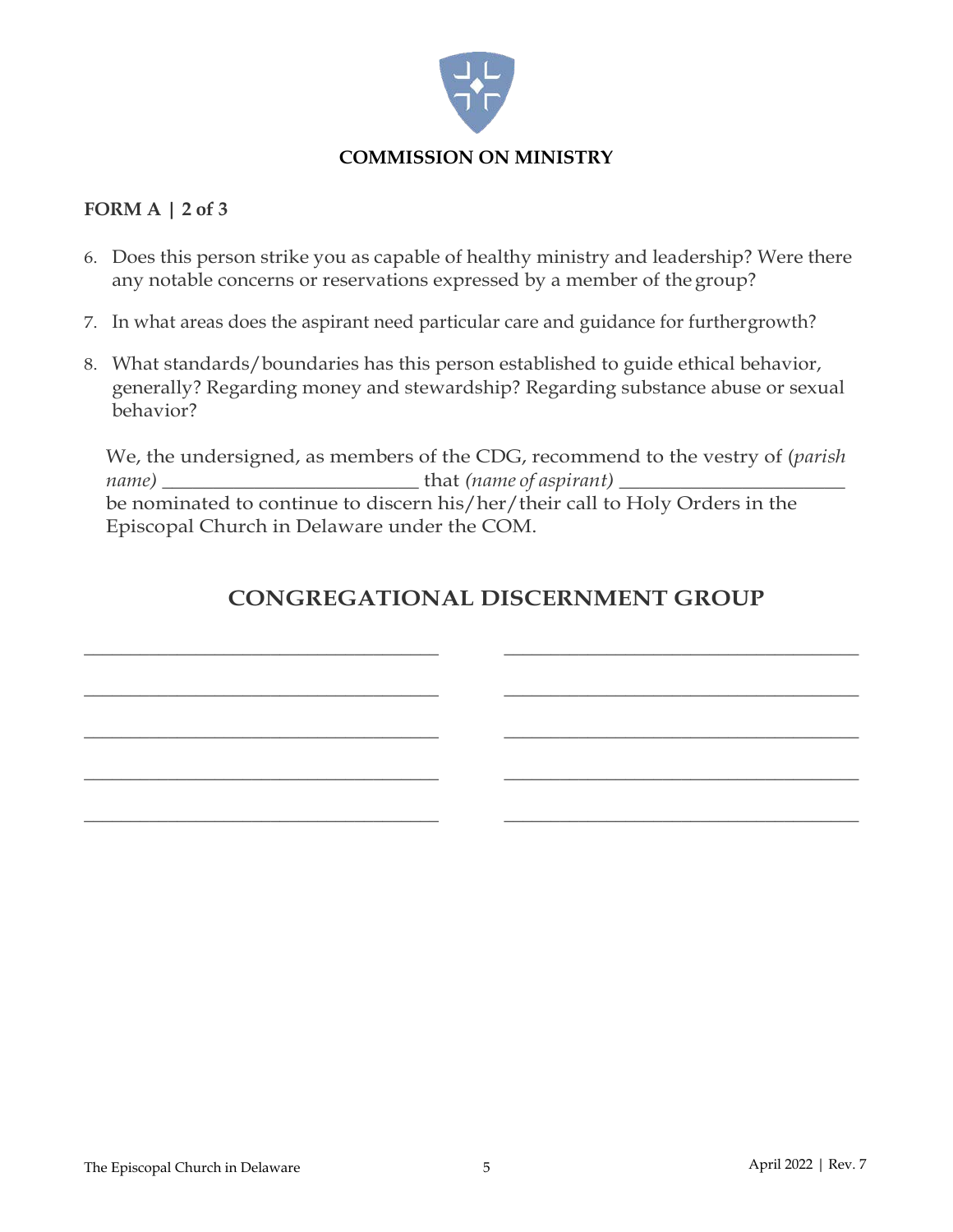

#### **FORM A | 3 of 3**

#### **Submitted by:**

*Signature of CDG Chair*

*Printed Name of CDG Chair Date*

#### **Approved by:**

*Signature of Rector/Sponsoring Priest Printed Name of Rector/Sponsoring Priest Date*

Completed original forms should be submitted to: The Episcopal Church in Delaware Attention: Executive Assistant to the Bishop 913 Wilson Road Wilmington DE 19803-4012 (302) 256.0374 | [www.delaware.church](http://www.delaware.church/) Copies scanned/sent/emailed to Chair, Commission on Ministry[, com@delaware.church](mailto:com@delaware.church)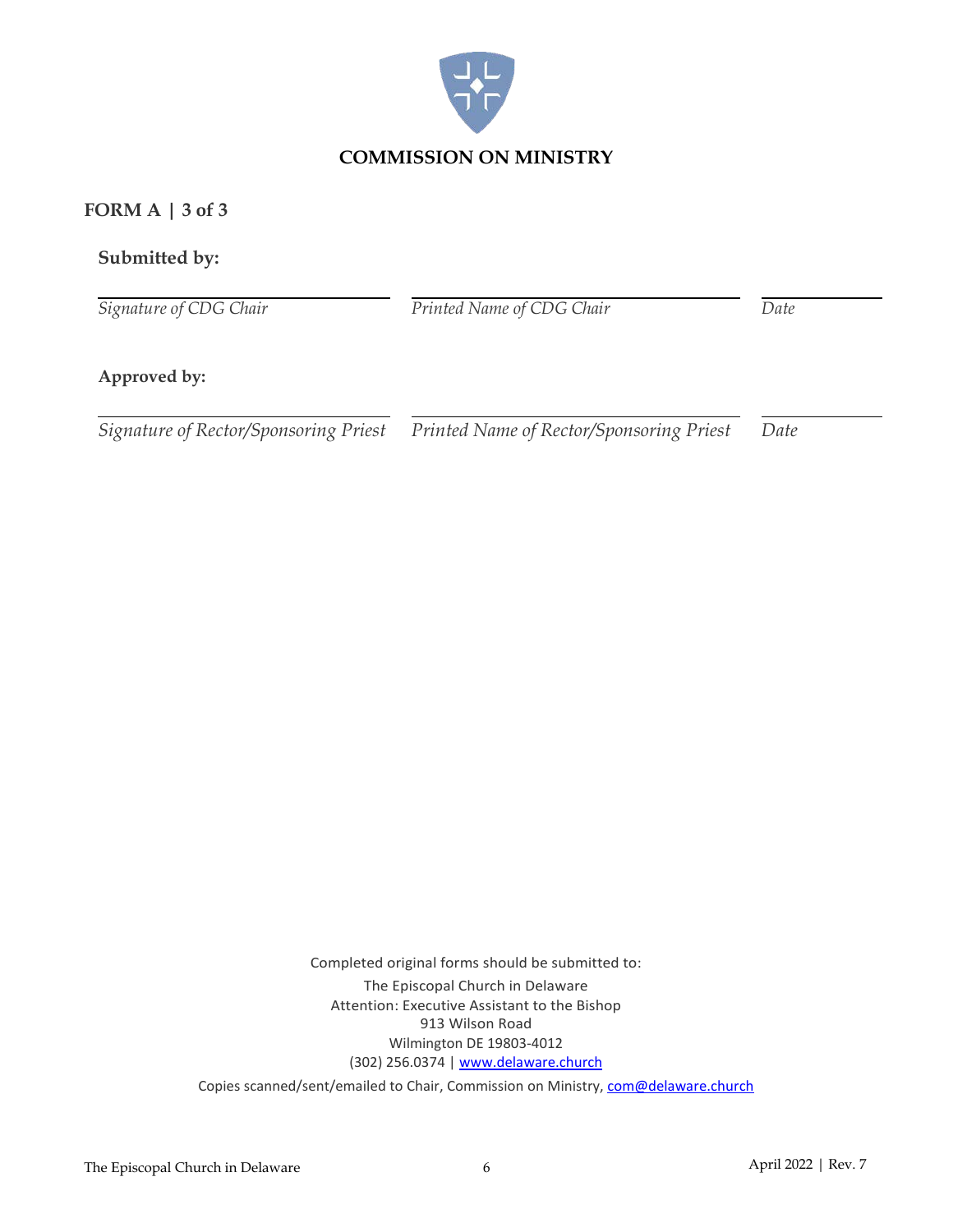

#### **COMMISSION ON MINISTRY**

#### **FORM B: VESTRY NOMINATION OF AN ASPIRANT FOR HOLY ORDERS AND VESTRY FINANCIAL COMMITMENT**

*To the Rt. Rev. Kevin S. Brown, Bishop and to the Commission on Ministry of the Episcopal Church in Delaware*

Date: \_\_\_\_\_\_\_\_\_\_\_\_\_\_\_\_\_\_\_\_\_\_\_\_\_

#### **NOMINATION OF AN ASPIRANT FOR HOLY ORDERS**

**WE**, whose names are hereunder written as duly elected members of the vestry of *(print name of congregation)* \_\_\_\_\_\_\_\_\_\_\_\_\_\_\_\_\_\_\_\_\_\_\_\_\_\_\_\_\_\_\_, testify to our belief that *(print name of aspirant)* \_\_\_\_\_\_\_\_\_\_\_\_\_\_\_\_\_\_\_\_\_\_\_\_\_\_\_\_\_\_\_\_\_\_\_, has lived a sober, honest, and godly life, and that he/she/they is a communicant of this congregation in good standing of this parish. We do furthermore declare that, in our opinion, he/she/they possesses such qualifications befitting admission into the discernment process following the Constitution and Canons of the Episcopal Church and the standards put forth in the Roadmap to Holy Orders under the Commission on Ministry of the Episcopal Church in Delaware. **WE** declare that our judgment is based upon: **EXECUTE:** Personal knowledge of the aspirant on the part of the vestry

\_\_\_\_\_\_\_\_\_\_ Evidence concerning the aspirant presented to the vestry

\_\_\_\_\_\_\_\_\_ A combination of personal knowledge of the aspirant and other evidence

**WE** commit our congregation to support this person for three or four years of theological education in the following ways:

- Payment of one-third  $(1/3)$  of the cost of the psychological exam
- Payment of the cost of diocesan discernment retreat (typically  $\frac{1}{2}$  \_\_\_\_\_\_\_\_ to  $\frac{1}{2}$
- We further commit to involving our congregation in the preparation of the aspirant for Holy Orders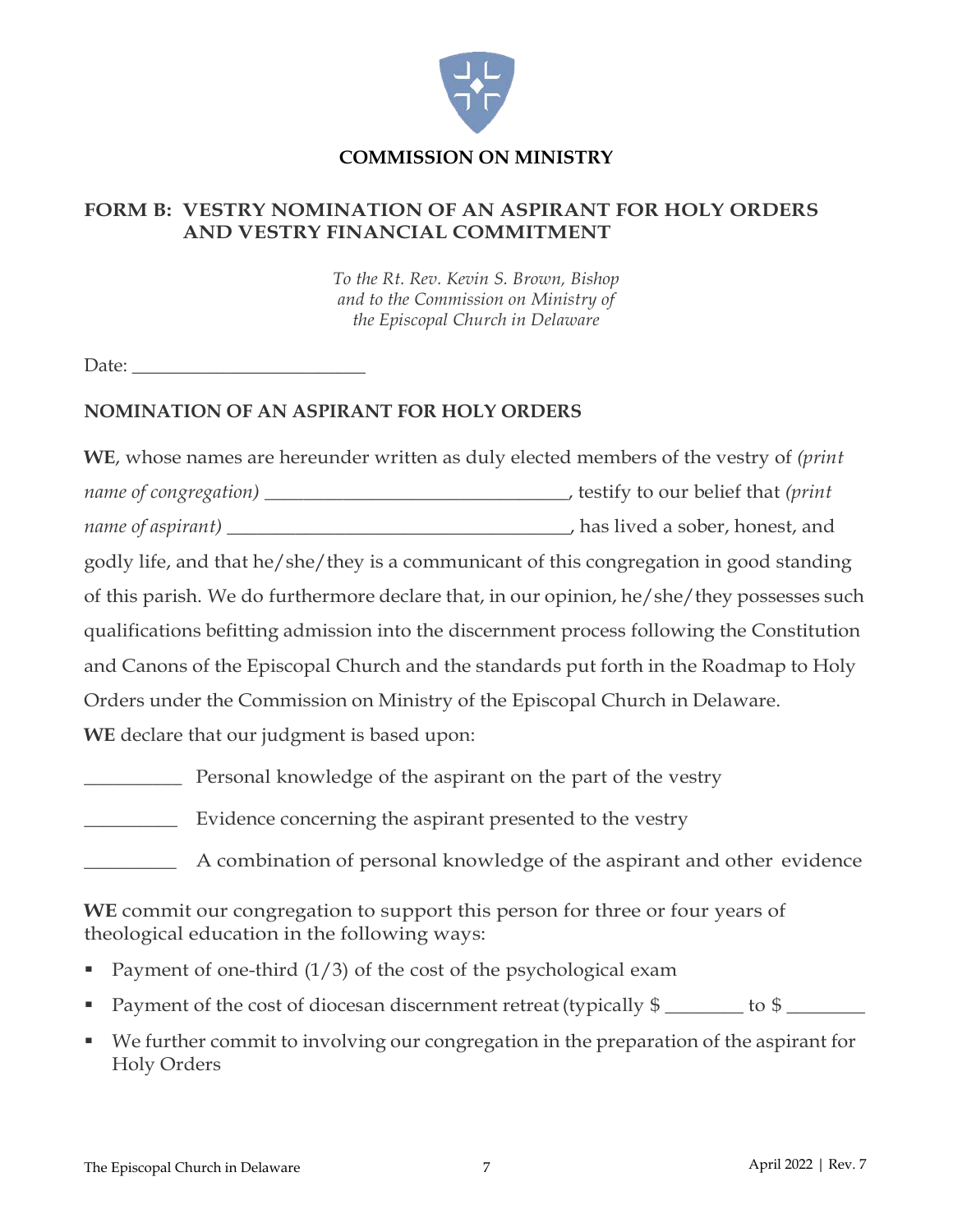

**FORM B | 2 of 2**

#### **VESTRY SIGNATURES**

(*Must be signed by a two-thirds majority of the members of the vestry.*)

 $Signed:$ 

*(Rector/Sponsoring Priest of the congregation to which the aspirant belongs)*

#### **ATTESTATION OF THE FOREGOING CERTIFICATE**

**I HEREBY** certify that the foregoing certificate was signed at a meeting of the vestry of

*(print name of congregation)* \_\_\_\_\_\_\_\_\_\_\_\_\_\_\_\_\_\_\_\_\_\_\_\_\_\_\_\_\_\_ duly convened in the city of

*(cityname)* \_\_\_\_\_\_\_\_\_\_\_\_\_\_\_\_\_\_\_\_\_\_\_\_\_ on *(date)* \_\_\_\_\_\_\_\_\_\_\_\_\_\_\_\_\_\_\_\_\_\_\_\_\_and that the

signatures shown are those of a two-thirds majority of the members of the vestry.

Signed \_\_\_\_\_\_\_\_\_\_\_\_\_\_\_\_\_\_\_\_\_\_\_\_\_\_\_\_\_\_\_\_\_\_\_

 *(clerk of the vestry)*

Completed original forms should be submitted to:

The Episcopal Church in Delaware Attention: Executive Assistant to the Bishop 913 Wilson Road Wilmington, DE 19803 (302) 256.0374 | www.delaware.church

Copies scanned/sent/emailed to Chair, Commission on Ministry, com@delaware.church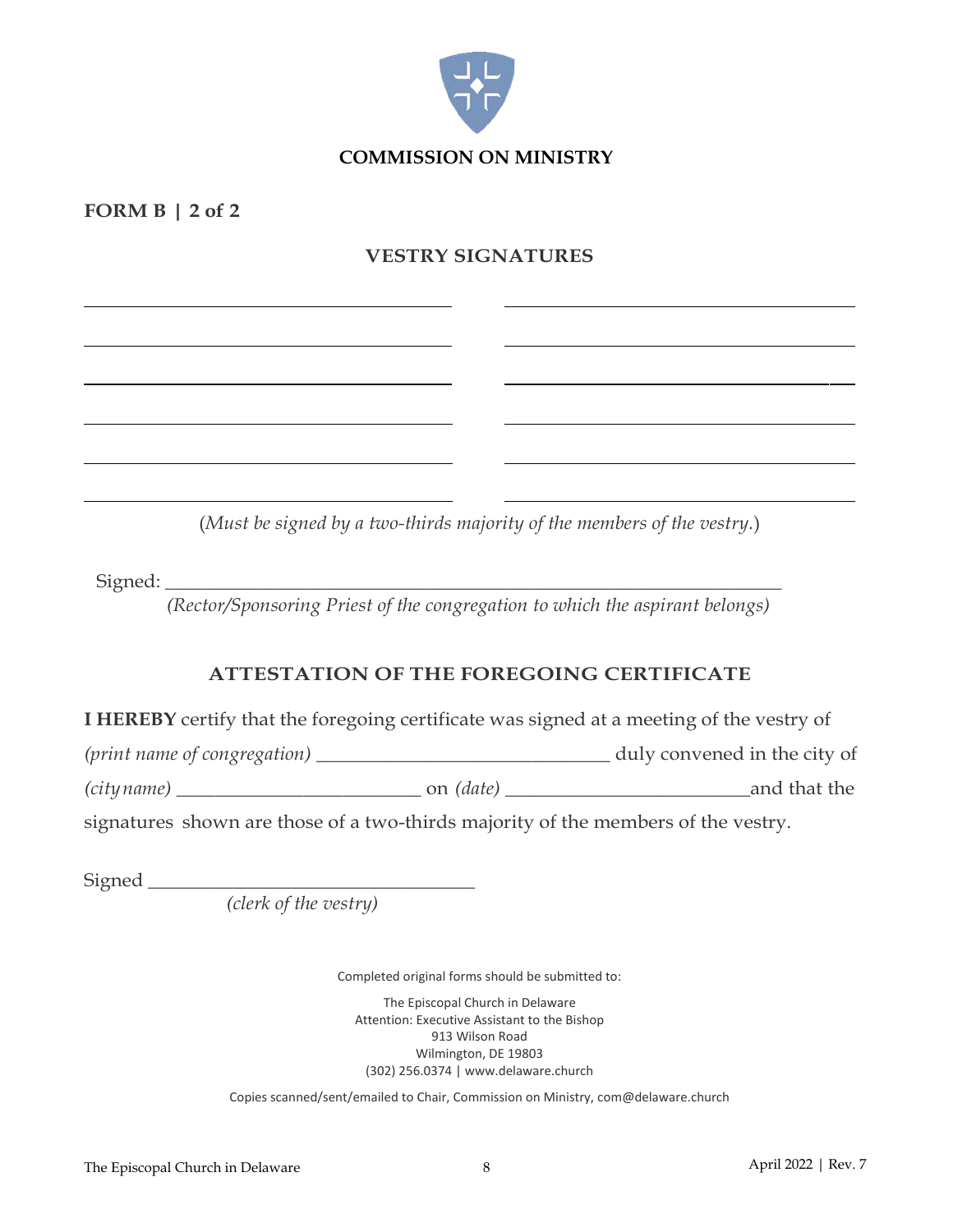

#### **COMMISSION ON MINISTRY**

#### **FORM C: RECTOR/SPONSORING PRIEST RECOMMENDATION OF NOMINEE**

As the rector/sponsoring priest or vicar most familiar with the individual requesting discernment for Holy Orders, your input is vital. The Commission on Ministry (COM) recognizes that the recommendation we request of you is detailed and time-consuming. The COM appreciates very much your willingness to meet our request, confident that your efforts will yield fruit in the individual's discernment.

Your recommendation is confidential to the COM and the bishop's office. Consequently, please be direct in your comments and observations. As always, the COM is available to answer any questions you might have in the preparation of this recommendation.

Please title your recommendation document using "FORM C" and the nominee's name.

#### **RECOMMENDATION OUTLINE**

Please tells us how long you've known the nominee, and the nature of your relationship with him/her/them (parishioner, employee, etc.). In addition to any other comments you would like to add, please comment on the following questions, which are also the questions asked of your vestry:

- 1. Does this person strike you as one who is grounded and growing in the Christian faith? In what ways has he/she/they exhibited spiritual depth?
- 2. What is this person's understanding of Christian ministry? Do you sense a vocation to Holy Orders or a vocation that can be fulfilled as a member of the laity?
- 3. What qualities about this person's sense of vocation leads you to believe he/she/they is called to the priesthood and/or diaconate?
- 4. Describe this person's capacity forleadership. How has this person displayed his/her/their leadership in the past, and in the parish and/or diocese? What are the aspirant's strengths and weaknesses in your judgment?
- 5. How would you characterize this person's sense of the Christian life and habits of prayer?
- 6. Does this person strike you as capable of healthy ministry and leadership? Do you know of any notable concerns or reservations expressed by a member of your congregation?
- 7. What standards/boundaries has this person established to guide ethical behavior, generally? Regarding money and stewardship? Regarding substance abuse or sexual behavior?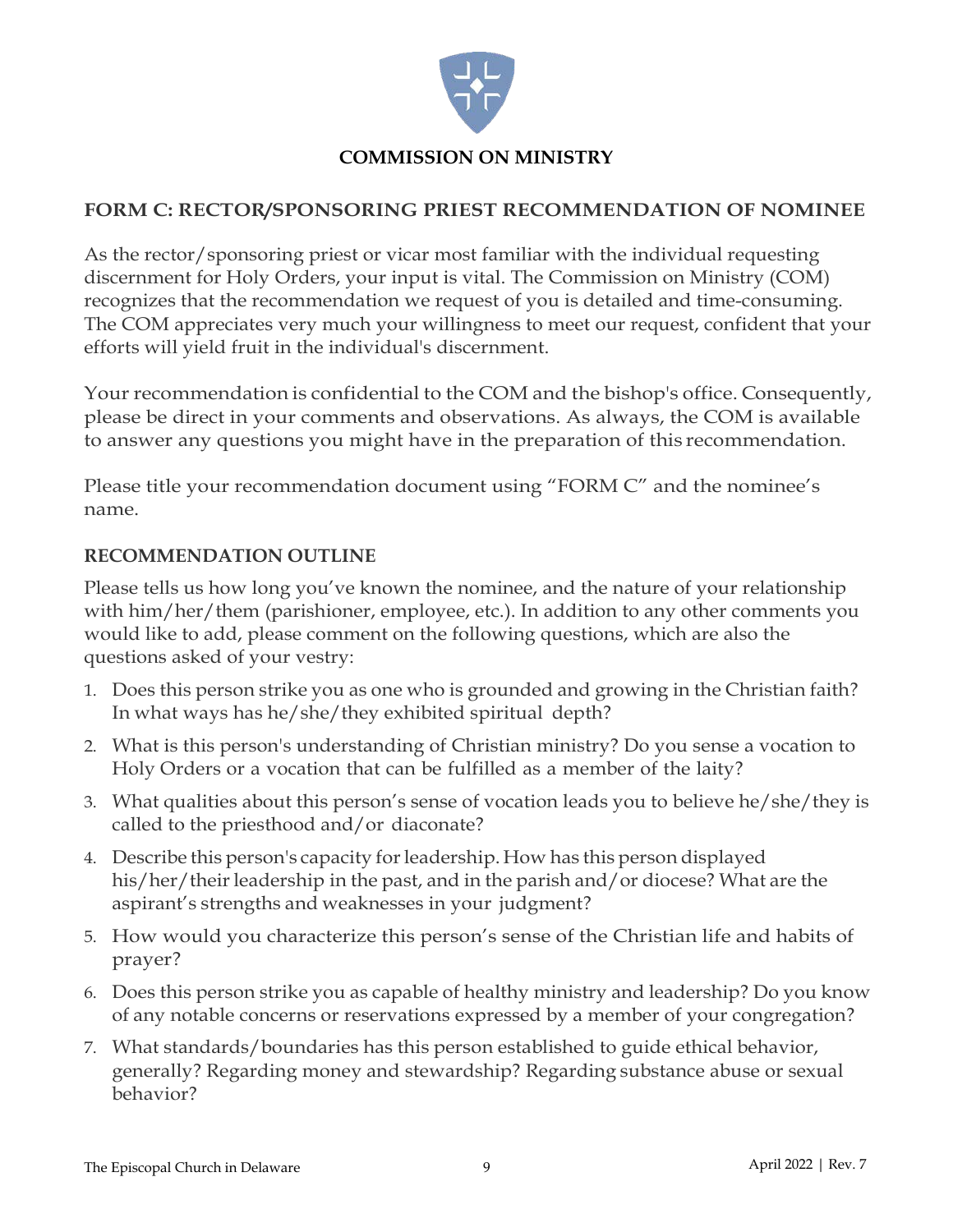

#### **FORM D: LETTER OF ACCEPTANCE OF NOMINATION FOR DISCERNMENT OF HOLY ORDERS BY ASPIRANT (See below template.)**

*Date Your Name Address Email Phone #*

The Rt. Rev. Kevin S. Brown The Episcopal Church in Delaware 913 Wilson Road Wilmington DE 19803-4012

Dear Bishop Brown:

In accordance with the 2018 Canons of The Episcopal Church [**pick one**: Title III, Canon 6, Section 2 for Ordination to the Diaconate as a permanent vocation *or* Title III, Canon 8, Section 2 for Ordination to the Priesthood], I hereby accept my parish's nomination for Holy Orders, and I humbly request that I be considered for postulancy.

I am providing you with the following information as required under the above canon:

Full Name: \_\_\_\_\_\_\_\_\_\_\_\_\_\_\_\_\_\_\_\_\_\_\_\_\_\_\_\_\_\_\_\_\_\_

Date of Birth:

I have been a confirmed member in good standing of a congregation in the Episcopal Church in Delaware since, \_\_\_\_\_\_\_\_\_\_\_\_\_\_\_\_\_\_\_\_\_\_\_\_\_\_\_\_\_\_\_

Baptismal Date \_\_\_\_\_\_\_\_\_\_\_\_\_\_\_\_\_\_\_\_\_\_\_\_\_\_\_\_\_\_\_

Confirmation Date

(*Evidence of my baptism and confirmation isenclosed.*)

#### *In your letter, type the phrase that applies:*

- I have not previously applied as a postulant in any other diocese.
- I have previously applied as a postulant in another diocese. I am attaching a letter describing those circumstances.

*Briefly describe your reasons for seeking Holy Orders, stating whether you seek ordination to the permanent or vocational diaconate or the priesthood, and describe your process of discernment by which you have been identified for ordination. Describe the level of education you have attained, your degrees earned, and your areas of specialization, together with copies of official transcripts; and enclose a copy of your resume.*

#### Sincerely yours,

*Your name printed*

Cc: *Chair of the Commission on Ministry Your Rector/Sponsoring Priest*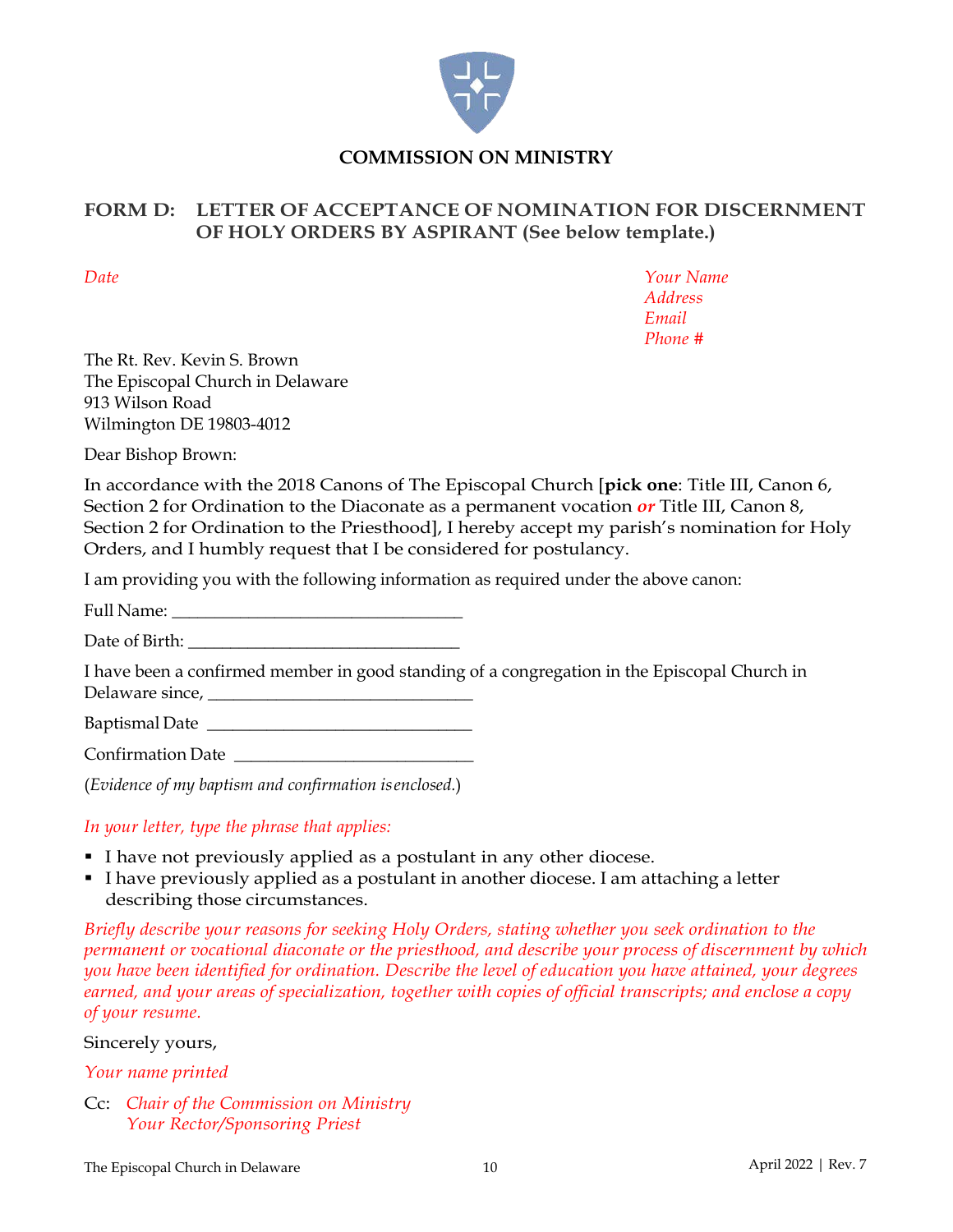

# **ROAD TO POSTULANCY**

### **2022**

**THE EPISCOPAL CHURCH IN DELAWARE** Commission on Ministry 913 Wilson Road Wilmington, DE 19803-4012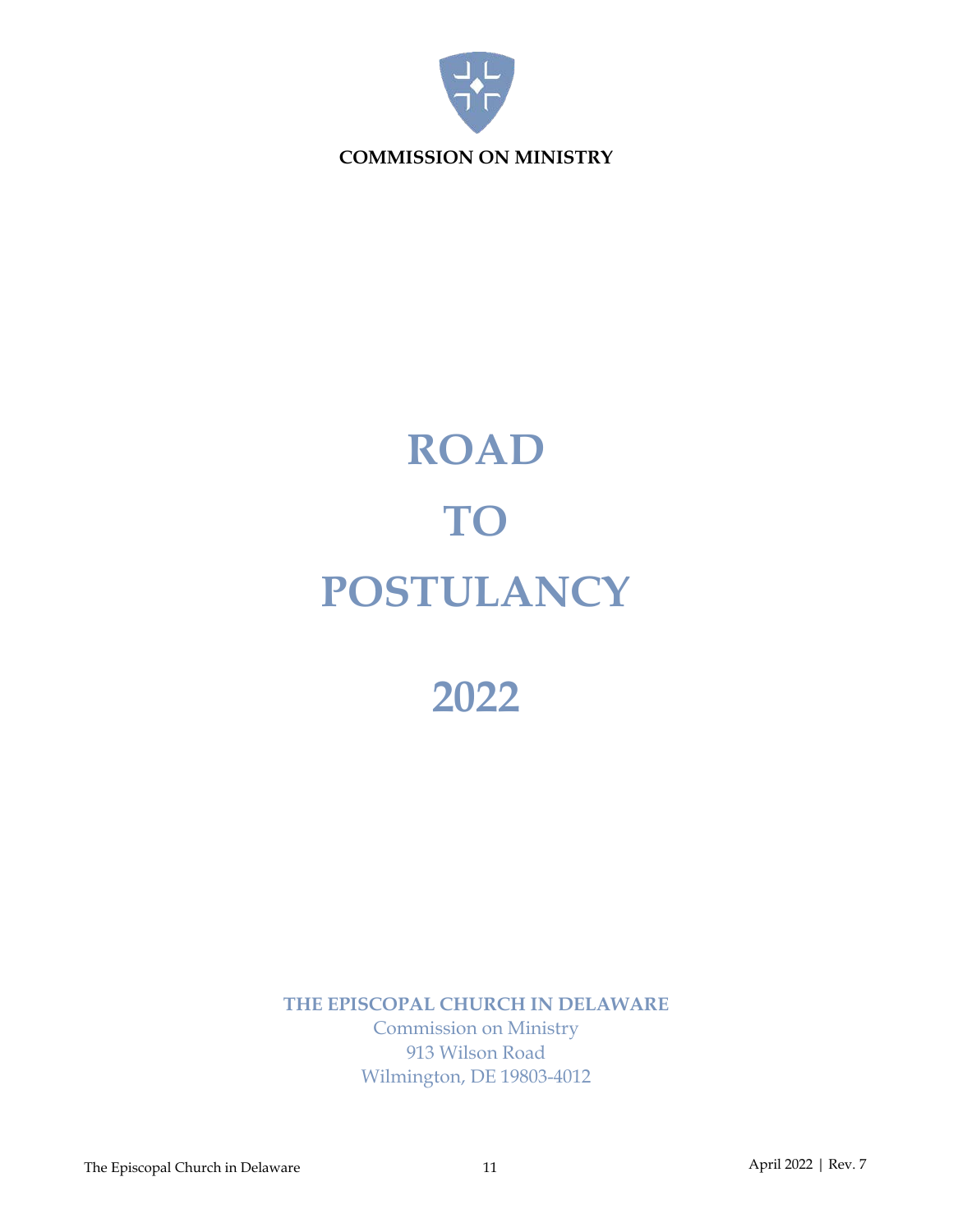

#### **FORM E: APPLICATION FOR DISCERNMENT OF HOLY ORDERS**

| Have you previously applied for admission as a nominee for Holy Orders? _____ Y or _____ N                                                                |  |
|-----------------------------------------------------------------------------------------------------------------------------------------------------------|--|
| If so, when/where<br><u> 1989 - Johann Harry Harry Harry Harry Harry Harry Harry Harry Harry Harry Harry Harry Harry Harry Harry Harry</u>                |  |
| and to whom                                                                                                                                               |  |
| Applicant's Address<br><u> 1989 - Johann Stoff, amerikansk politiker (* 1908)</u>                                                                         |  |
| Email                                                                                                                                                     |  |
| Cell Telephone<br><u> 1989 - Johann Stoff, amerikansk politiker (* 1908)</u>                                                                              |  |
| Home Telephone<br><u> 1989 - Johann Stoff, amerikansk politiker (* 1908)</u>                                                                              |  |
| Social Security No.                                                                                                                                       |  |
| Date of Birth<br><u> 1989 - Johann Stein, syntantista eta politikaria (h. 1989).</u>                                                                      |  |
| Ever Divorsed? _______ Number or Marriages _____<br><b>Martial Status</b>                                                                                 |  |
| Spouse's Name<br><u> 1989 - Johann Barbara, margaret eta idazlea (h. 1989).</u>                                                                           |  |
| Spouse's Telephone<br><u> 1989 - Johann Stoff, Amerikaansk politiker (* 1908)</u>                                                                         |  |
| Name(s) and Age(s) of Child(ren)<br><u> 1989 - Johann Harry Harry Harry Harry Harry Harry Harry Harry Harry Harry Harry Harry Harry Harry Harry Harry</u> |  |
| the control of the control of the control of the control of the control of the control of the control of the control of                                   |  |
|                                                                                                                                                           |  |
| and the control of the control of the control of the control of the control of the control of the control of the                                          |  |
| <b>CHURCH MEMBERSHIP</b>                                                                                                                                  |  |
| Sponsoring Congregation                                                                                                                                   |  |
| City, State                                                                                                                                               |  |
| Rector/Sponsoring Priest                                                                                                                                  |  |
| Rector/Sponsoring Priest Cell Telephone                                                                                                                   |  |
| Rector/Sponsoring Priest Office Telephone                                                                                                                 |  |
| Rector/Sponsoring Priest Email                                                                                                                            |  |
| Have you been a confirmed member in good standing at a congregation within the Episcopal Church                                                           |  |

in Delaware? \_\_\_\_\_\_Y \_\_\_\_\_\_N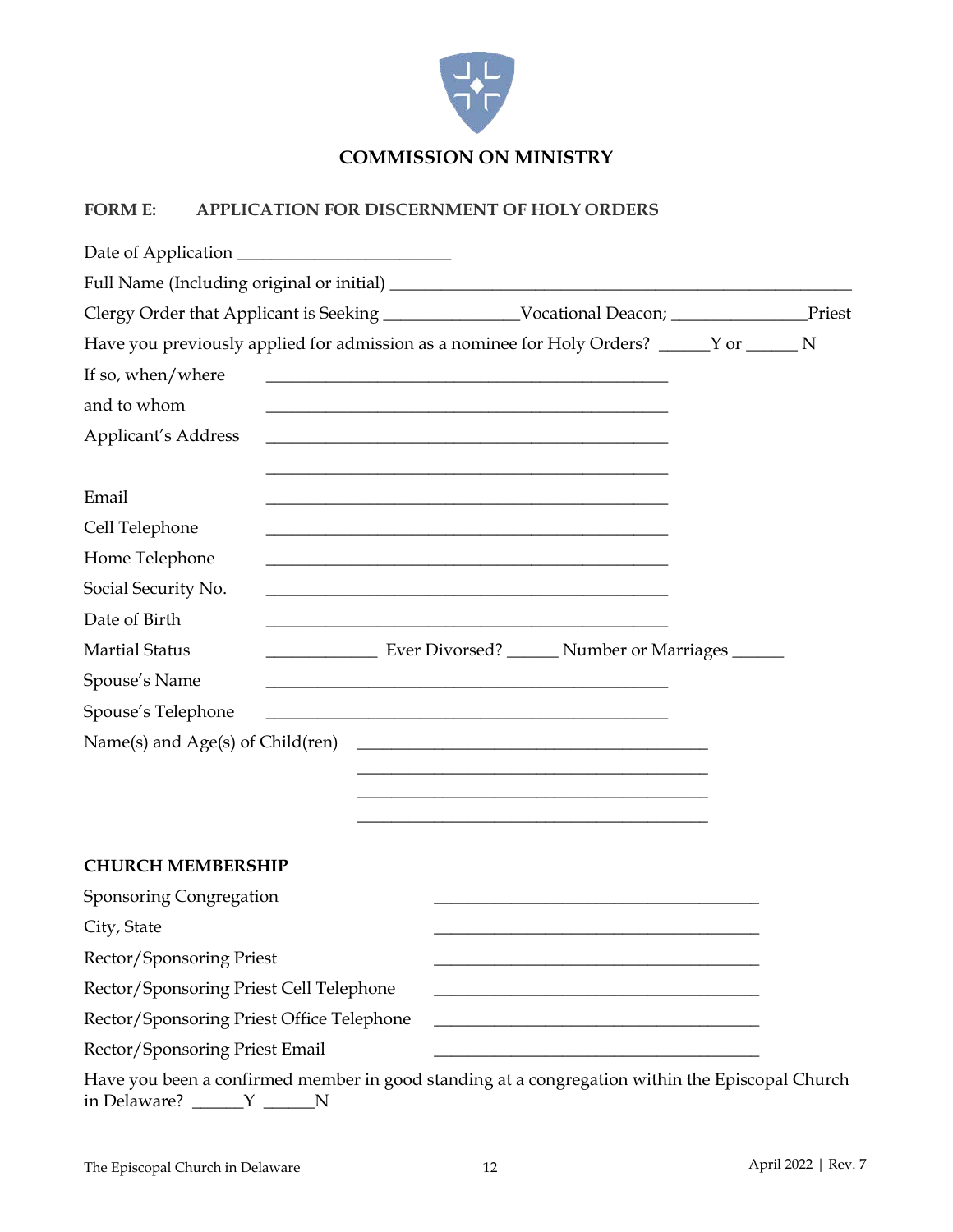

#### **FORM E | 2 of 7**

**BAPTISM** (*Please provide documentation if you haven't already.*)

| Date             |  |
|------------------|--|
| Name of Church   |  |
| City, State      |  |
| Denomination     |  |
| Officiant's Name |  |

**CONFIRMATION** (*Please provide documentation if you haven't already*.)

| Date             |  |
|------------------|--|
| Name of Church   |  |
| City, State      |  |
| Denomination     |  |
| Officiant's Name |  |

#### **EDUCATION**

|                                       | Name of School | Location | Major / Degree | Dates you<br>Attended |
|---------------------------------------|----------------|----------|----------------|-----------------------|
| High School                           |                |          |                |                       |
| College*                              |                |          |                |                       |
| <b>Business or Trade</b><br>School*   |                |          |                |                       |
| Seminary &/or Post-<br>Graduate Work* |                |          |                |                       |

**\*** Please request official transcripts to be sent to the Episcopal Church in Delaware at the address shown at the end of this form.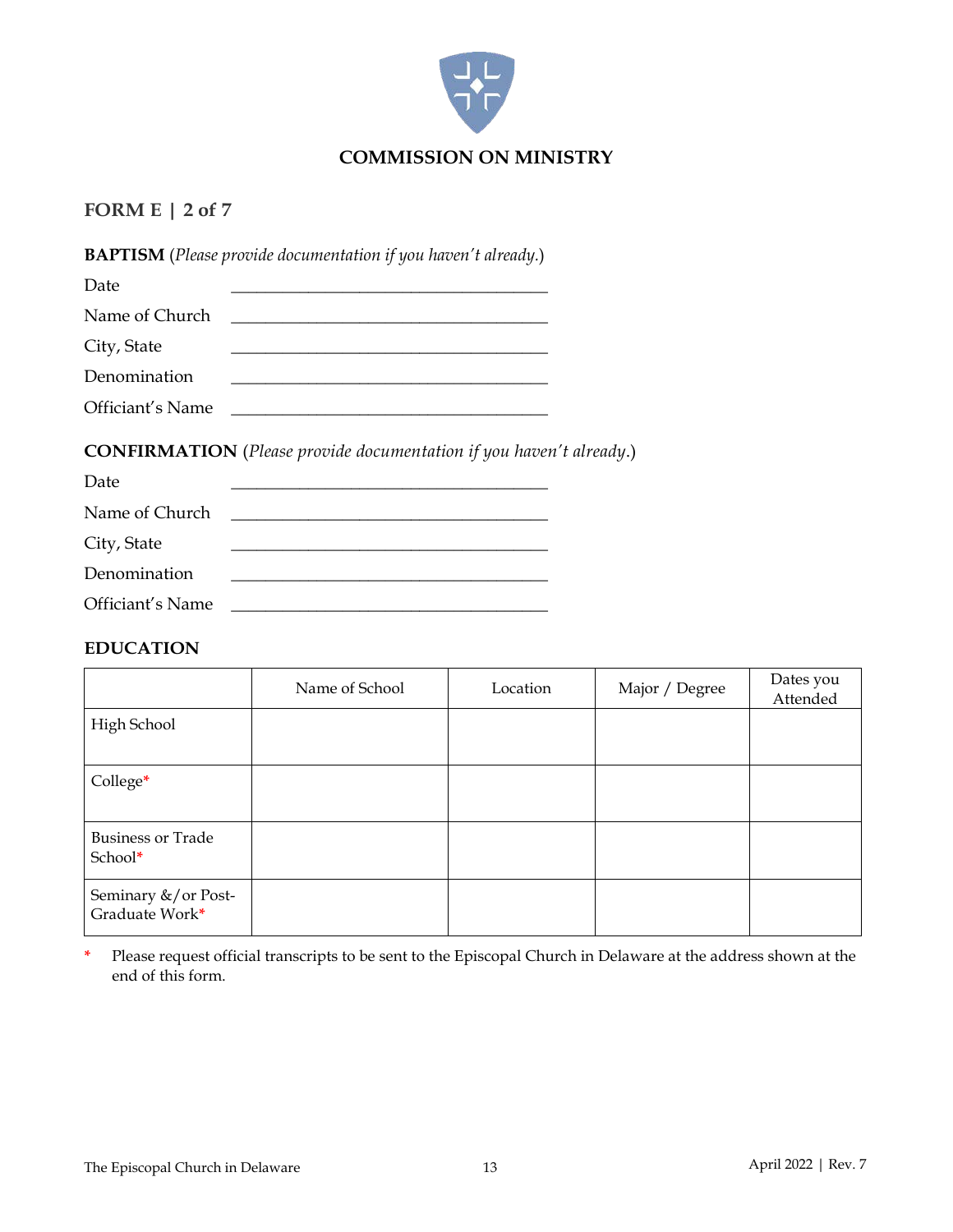

#### **FORM E | 3 of 7**

**WORK EXPERIENCE** (*List the last two paid positions you have held, or the two most relevant to ministry.*)

| Employer             |                                                                                                                                                                                                                               |  |
|----------------------|-------------------------------------------------------------------------------------------------------------------------------------------------------------------------------------------------------------------------------|--|
| Address              |                                                                                                                                                                                                                               |  |
| Supervisor's Name    |                                                                                                                                                                                                                               |  |
| Telephone            | <u> 1989 - Johann Stoff, deutscher Stoff, der Stoff, der Stoff, der Stoff, der Stoff, der Stoff, der Stoff, der S</u>                                                                                                         |  |
| <b>Email Address</b> | the control of the control of the control of the control of the control of the control of the control of the control of the control of the control of the control of the control of the control of the control of the control |  |
| Dates Employed       | the control of the control of the control of the control of the control of the control of the control of the control of the control of the control of the control of the control of the control of the control of the control |  |
|                      | Describe the job you held and the duties you performed.                                                                                                                                                                       |  |
|                      |                                                                                                                                                                                                                               |  |
|                      |                                                                                                                                                                                                                               |  |
|                      |                                                                                                                                                                                                                               |  |
| Employer             |                                                                                                                                                                                                                               |  |
| Address              | <u> 1989 - Johann Stoff, deutscher Stoff, der Stoff, der Stoff, der Stoff, der Stoff, der Stoff, der Stoff, der S</u>                                                                                                         |  |
| Supervisor's Name    |                                                                                                                                                                                                                               |  |
| Telephone            | the control of the control of the control of the control of the control of the control of the control of the control of the control of the control of the control of the control of the control of the control of the control |  |
| <b>Email Address</b> | the control of the control of the control of the control of the control of the control of the control of the control of the control of the control of the control of the control of the control of the control of the control |  |
| Dates Employed       | <u> 1980 - Andrea Station Barbara, actor a component de la componentación de la componentación de la componentaci</u>                                                                                                         |  |
|                      | Describe the job you held and the duties you performed.                                                                                                                                                                       |  |

\_\_\_\_\_\_\_\_\_\_\_\_\_\_\_\_\_\_\_\_\_\_\_\_\_\_\_\_\_\_\_\_\_\_\_\_\_\_\_\_\_\_\_\_\_\_\_\_\_\_\_\_\_\_\_\_\_\_\_\_\_\_\_\_\_\_\_\_\_\_\_\_\_\_\_\_\_\_\_\_\_\_\_\_\_ \_\_\_\_\_\_\_\_\_\_\_\_\_\_\_\_\_\_\_\_\_\_\_\_\_\_\_\_\_\_\_\_\_\_\_\_\_\_\_\_\_\_\_\_\_\_\_\_\_\_\_\_\_\_\_\_\_\_\_\_\_\_\_\_\_\_\_\_\_\_\_\_\_\_\_\_\_\_\_\_\_\_\_\_\_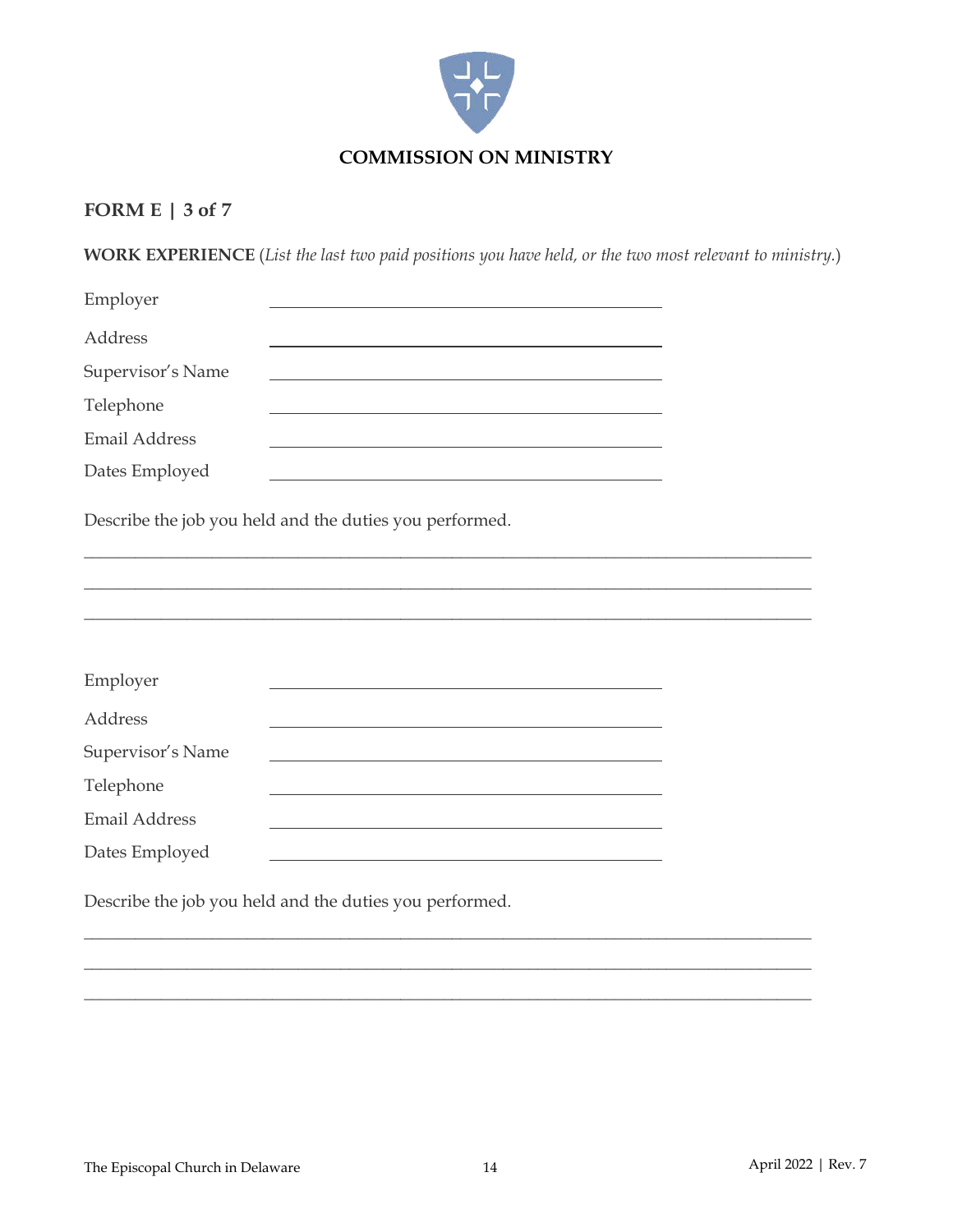

#### FORM E |  $4$  of  $7$

REFERENCES (Please provide three references - not your rector or vicar - who can speak to your character.) Name Relationship Address Telephone (Home) <u> 1989 - Johann Harry Harry Harry Harry Harry Harry Harry Harry Harry Harry Harry Harry Harry Harry Harry Harry</u> Telephone (Work) Telephone (Cell) Email Name Relationship Address Telephone (Home) <u> Liberal Communication</u> Telephone (Work) Telephone (Cell) Email Name Relationship Address Telephone (Home) <u> 1989 - Johann Harry Harry Harry Harry Harry Harry Harry Harry Harry Harry Harry Harry Harry Harry Harry Harry</u> Telephone (Work) <u> 1980 - Johann Stein, mars an deus Amerikaansk kommunister (</u> Telephone (Cell) Email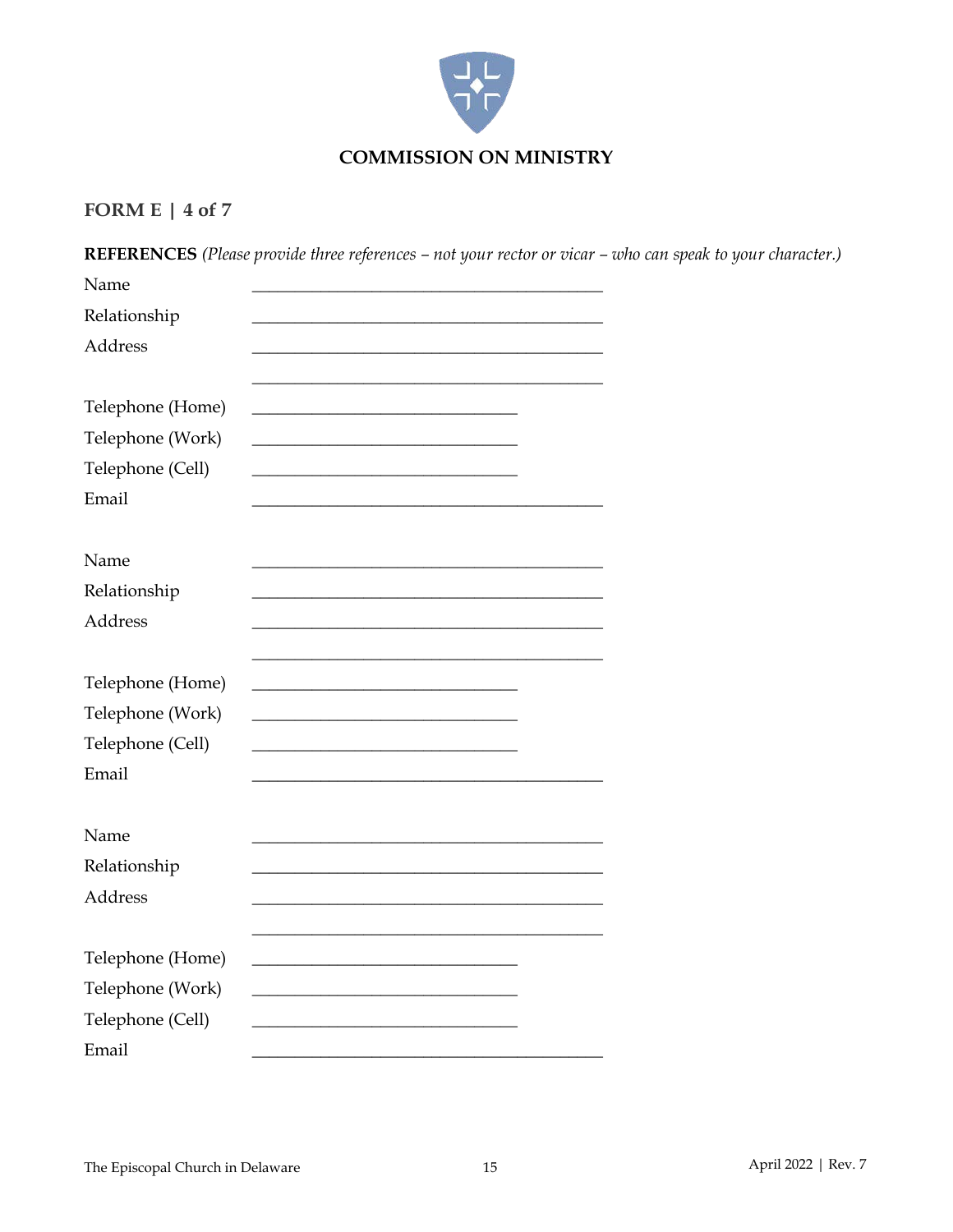

#### **FORM E | 5 of 7**

#### **Short Essays (Please Review)**

Please provide typed responses for each of the subjects below. Each essay should be no less more than five pages, single-spaced, and 12-point font. Label each essay with the essay's title and your name.

#### **I. Autobiography**

Your autobiography should cover the most important aspects of your spiritual, emotional, and professional development and resulting self-awareness. While this essay gives you great latitude, it should include the following elements: the facts of your life that inform your calling to ordained ministry, the circumstances around you becoming a Christian, consideration of times of growth and change (including, if applicable, details of any counseling you have undertaken), any experience you have had participating in religions other than Christianity, and an honest discussion of your strengths and weaknesses.

#### **II. Marriage (if applicable)**

If you are married, you and your spouse write an essay together on your understanding of marriage and how that understanding is reflected in your current relationship. The statement should include a frank evaluation of the anticipated impact of ordained ministry on your relationship. If you are divorced, include information on the circumstances of your marriage, divorce, ecclesiastical judgment, and remarriage (if any). You should also include a statement on what you have learned from the experience of your divorce.

#### **III. Livelihood and Occupational History**

Describe your current job or other working situation, including a description of your economic base. You need not give income figures, but do mention how you support yourself and your family. List in reverse chronological order all the jobs you have held since college or in the last ten years (whichever is less), your duties on these jobs with particular attention to leadership roles, and your reasons for taking and leaving them. Please note that a resume does not adequately fulfill this requirement.

#### **IV. Parish Ministry**

Describe your current involvement in ministry at your parish. Describe other ministries in which you have been involved, both within a parish setting and otherwise, over the last ten years or since graduation from high school, whichever is less. With each description, note particular leadership roles you've had, key lessons learned in ministry, and what you took away from times of conflict.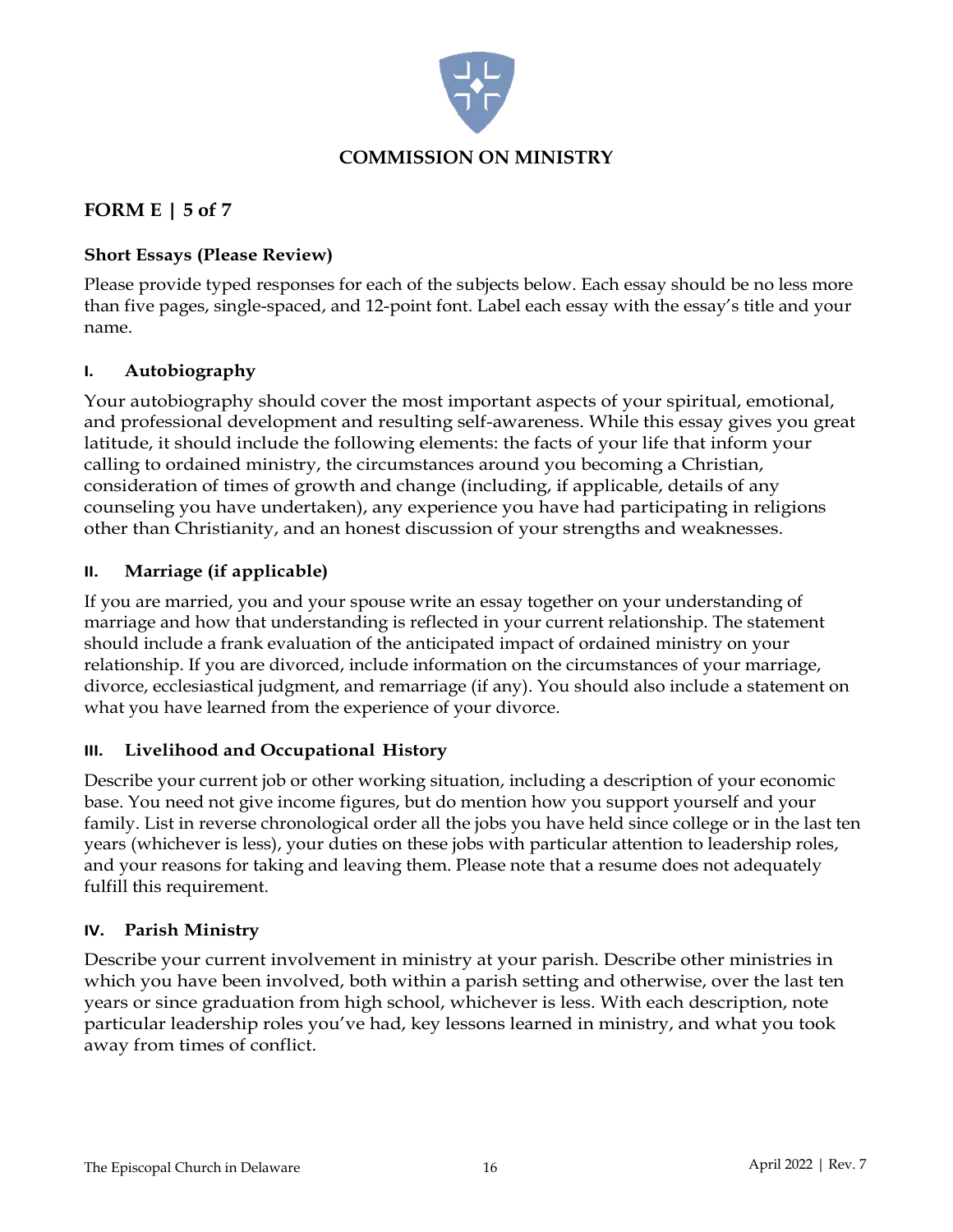

#### **FORM E | 6 of 7**

#### **V. Vocational Identity**

Summarize your understanding of the diaconate and/or priesthood, noting the differences between them, and your reasons for feeling called to the particular order sought.

#### **VI. Prospects for Theological Education**

The COM has found that many nominees for Holy Orders have made some tentative plans for theological education or have already begun or even completed the same before applying for the ordination process. Applicants should understand that the bishop's approval of your educational course is required if you do become a postulant. If you have already completed a seminary program, do note that you will be asked to complete additional formation in the Anglican tradition if you haven't already. Applicants who have not done any other graduate study should understand that seminary is indeed graduate-levelwork.

In the light of these facts please describe any theological education you may have had, your thoughts about it if you have not had any yet, and your assessment of your capacity for serious, graduate study. Also, importantly, describe the way you plan to pay for this education.

#### **Short Responses** *(each response should be no more than five paragraphs)*

- I. What does it mean to find salvation in Jesus Christ?
- II. What does it mean to be under authority?
- III. What is the Gospel?
- IV. How do you share your faith?
- V. What is your rule of life?
- VI. Define stewardship and describe how you meet this definition.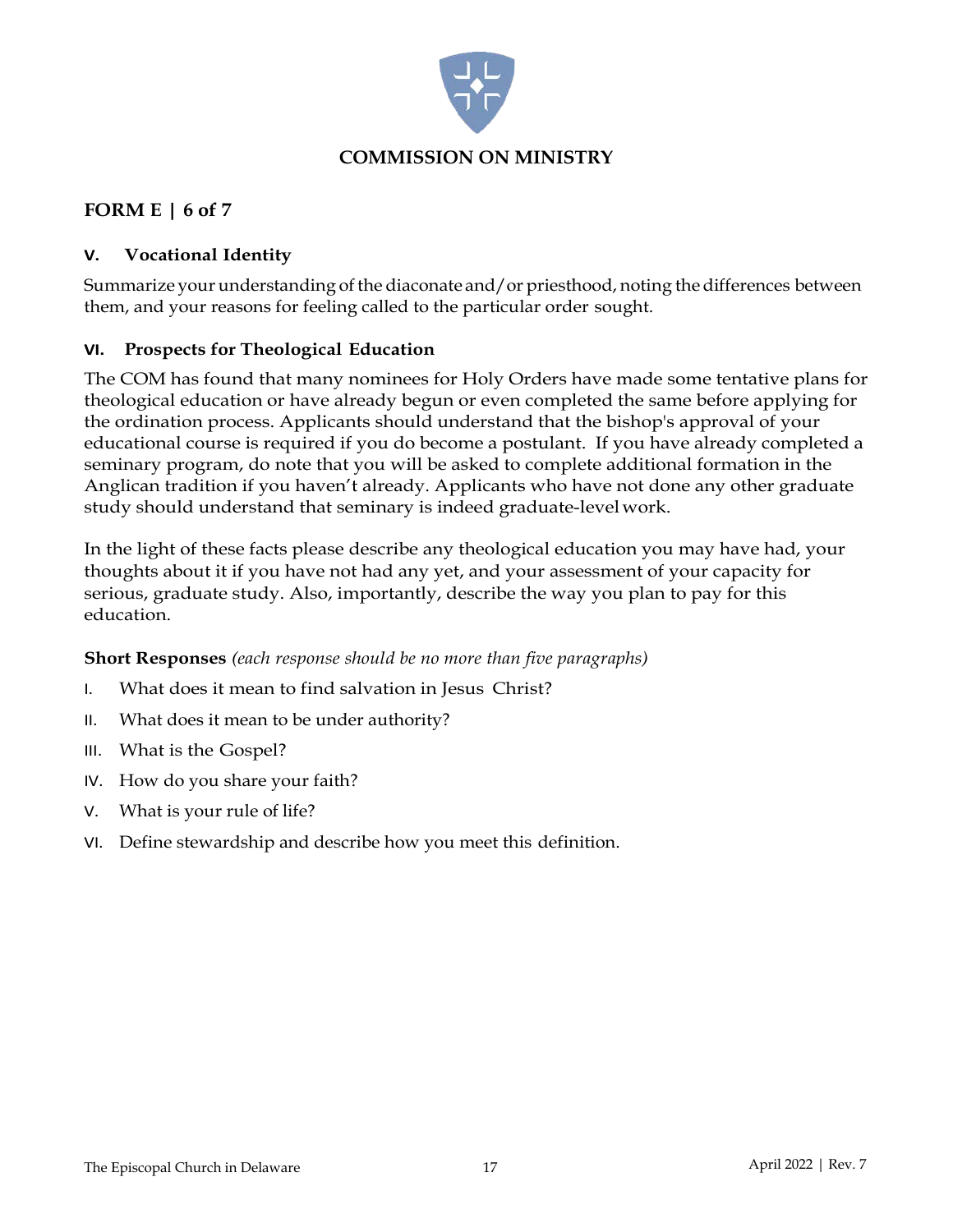

#### **FORM E | 7 of 7**

#### **Submitted by:**

*Signature of Applicant*

*Printed Name of Applicant Date*

#### **Approved by:**

*Signature of Rector/Sponsoring Priest Printed Name of Rector/Sponsoring Priest Date*

Completed original forms should be submitted to:

The Episcopal Church in Delaware Attention: Executive Assistant to the Bishop 913 Wilson Road Wilmington, DE 19803 (302) 256.0374 | www.delaware.church

Copies scanned/sent/emailed to Chair, Commission on Ministry, com@delaware.church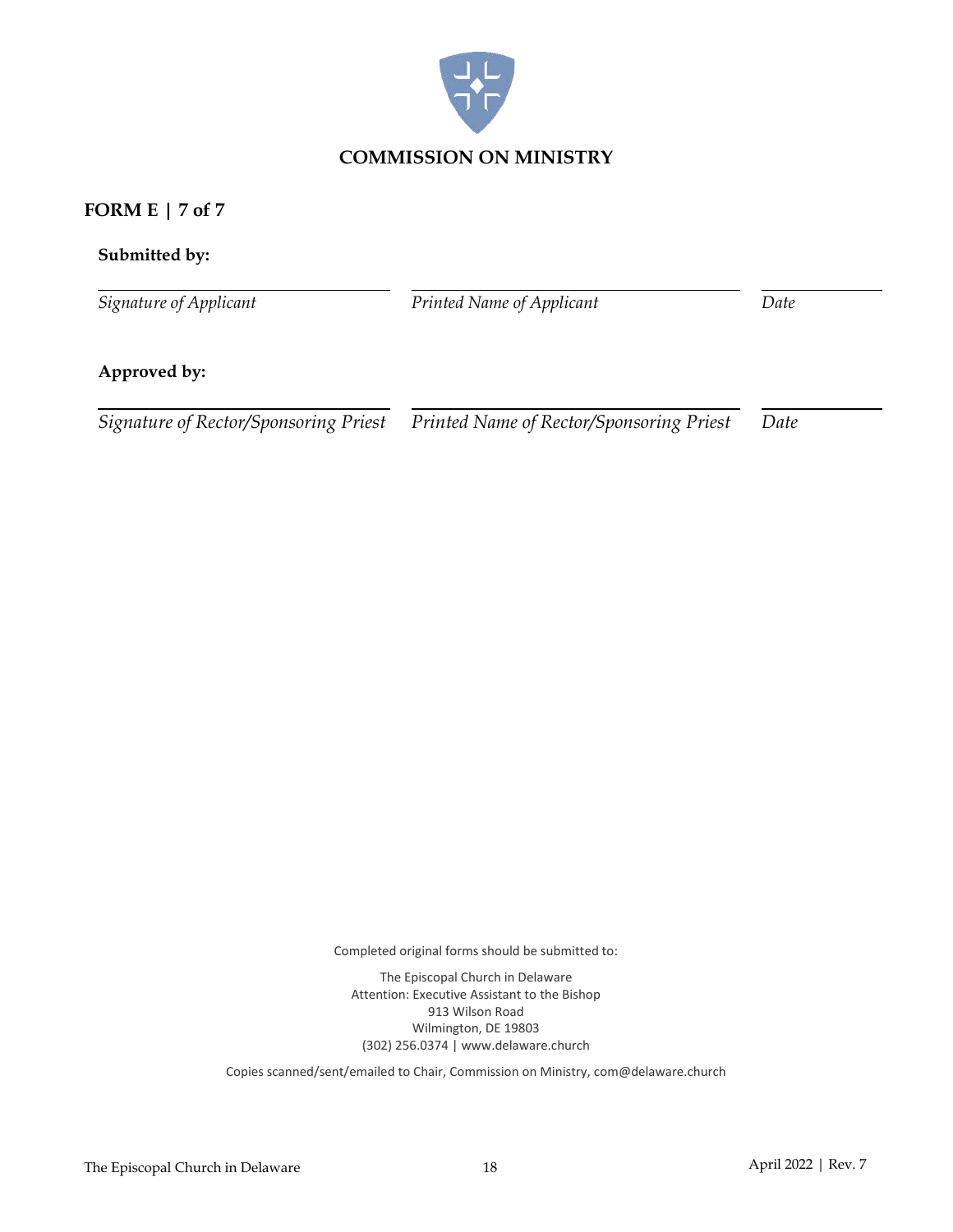

#### **COMMISSION ON MINISTRY**

#### **FORM F: AUTHORIZATION TO RELEASE INFORMATION, RELEASE OF CLAIMS, AND HOLD HARMLESS AGREEMENT**

**(Referred to herein as "Authorization and Release")**

| Date                                                  |                            |  |
|-------------------------------------------------------|----------------------------|--|
| Social Security No.                                   |                            |  |
| Permanent Address of Applicant                        |                            |  |
|                                                       |                            |  |
| <b>Current Address of Applicant</b><br>(if different) |                            |  |
|                                                       | Applicant's Cell Telephone |  |
| Applicant's Email                                     |                            |  |

- 1. I am voluntarily seeking to become or am presently a candidate for postulancy, ordination, and/or other ministry position (referred to herein as my application) in the Episcopal Church through a process conducted by the Episcopal Church in Delaware. I understand that as a part of the diocese's decision-making process about my application I am required to undergo a psychiatric and/or psychological assessment (assessment) by a person or persons selected or approved by thediocese.
- 2. I understand that the assessment is only one part of the diocese's decision-making process and that information provided to the diocese about the assessment may be considered with other information available to the diocese in deciding whether or not to accept me or to continue considering my application for postulancy, ordination and/or other ministry position in the diocese. Nonetheless, I understand that information from the assessment may be determinative of the diocese's decision.
- 3. I voluntarily consent to participate in the assessment and I agree to cooperate fully with the assessment. I understand that the assessment may include one or more attitude questionnaires, psychological tests, psychiatric tests, and/or clinical interviews. I understand that I will be asked to provide various types of information about myself which may include but not be limited to, information about my family, medical history, psychological and psychiatric history, criminal history, sexual behavior and attitudes, drug and alcohol use, relationships, education, and employment. I agree that all the information I provide for the assessment will be true, correct, and complete, to the best of my knowledge. I understand that false or misleading statements made by me or significant omissions of any kind in the assessment process are sufficient cause for dismissal from the application process or denial of my application for a ministry position in the diocese.

Applicant's Initials \_\_\_\_\_\_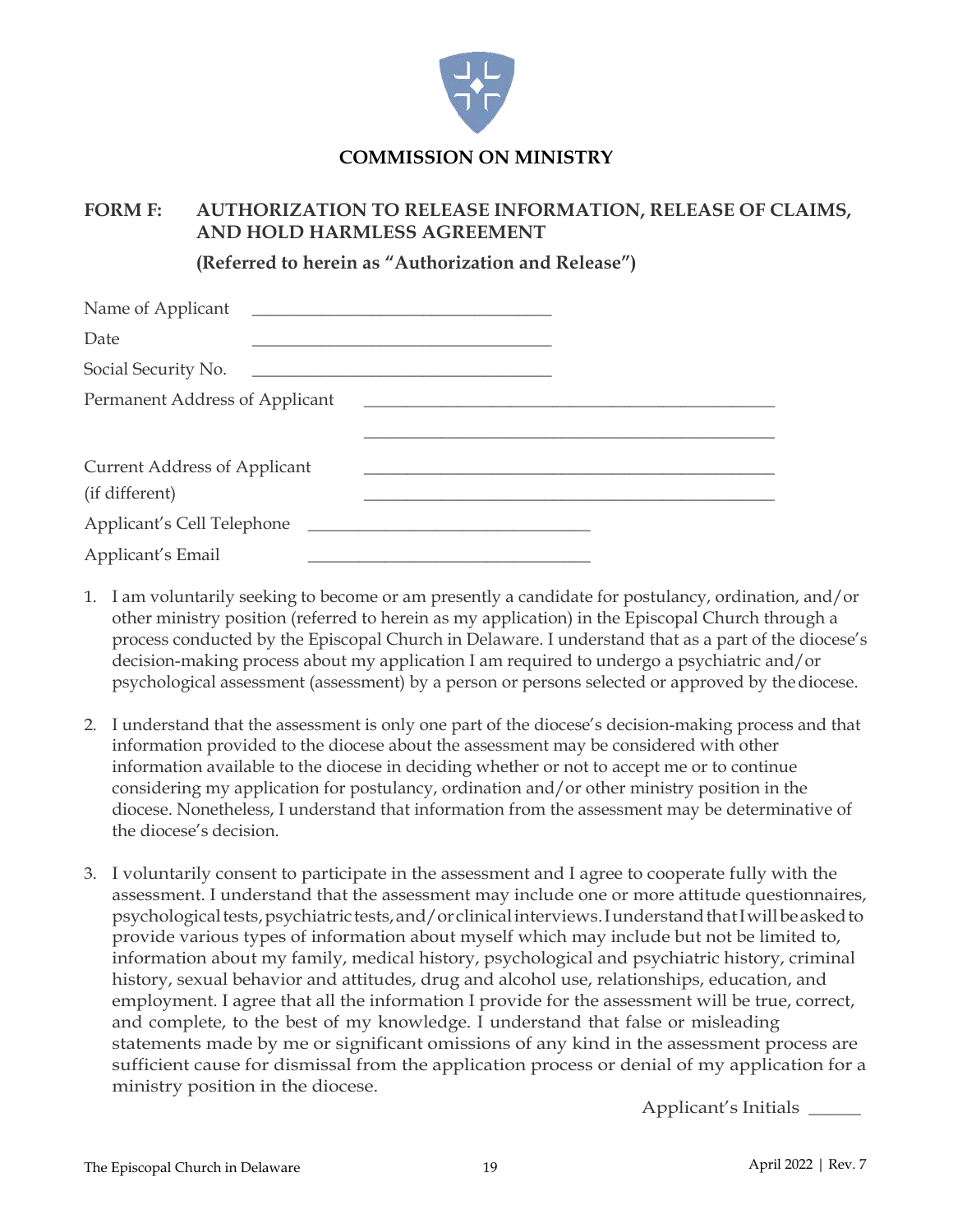

#### **FORM F | 2 of 4**

- 4. I authorize all mental health professionals involved in the assessment to disclose to each other, both orally and in writing, all records and information, including opinions about the assessment, including but not limited to my responses to any questionnaires, tests, and interview questions.
- 5. I understand that after the assessment a written report may be prepared which will contain conclusions, opinions, observations, recommendations for follow-up, and thelike. I authorize the mental health professionals involved in the assessment to disclose the written assessment report to the bishop or ecclesiastical authority of the diocese. I authorize the bishop or ecclesiastical authority to disclose to and discuss the written assessment report with those involved in the application process. I authorize the mental health professionals involved in the assessment to discuss the written assessment report with the bishop or ecclesiastical authority and those involved in the application process.
- 6. I understand and agree that whether or not I have paid for the assessment or any part thereof, all of the records and documents related to the assessment do not belong to me and I do not have the right to see them, have them reviewed by or sent to anyone else, or to receive a copy of them at any time. I further understand and agree that I am not entitled to discuss the assessment with the personnel involved in the assessment process nor am I entitled to have anyone else discuss the assessment with them on my behalf. I agree that I will not request or seek to obtain from the bishop or ecclesiastical authority or diocese or any of the personnel involved in the assessment or from any other person or entity the originals or any copies of any records or documents related to the assessment nor will I authorize anyone to do so on my behalf.
- 7. I understand that after the assessment described herein, the diocese may determine that further assessment is necessary before a decision is made on my application. If I elect to participate in such further assessment, all the terms of this authorization and release shall apply to any furtherassessment.
- 8. I understand and agree that the diocese will have the right to control the use and disclosure of information regarding the assessment both during consideration of my application and after consideration of my application has terminated, regardless of the action taken on my application, and that the diocese does not have to obtain any further authorization from me to disclose any information regarding the assessment or the written assessment report.

Applicant's Initials \_\_\_\_\_\_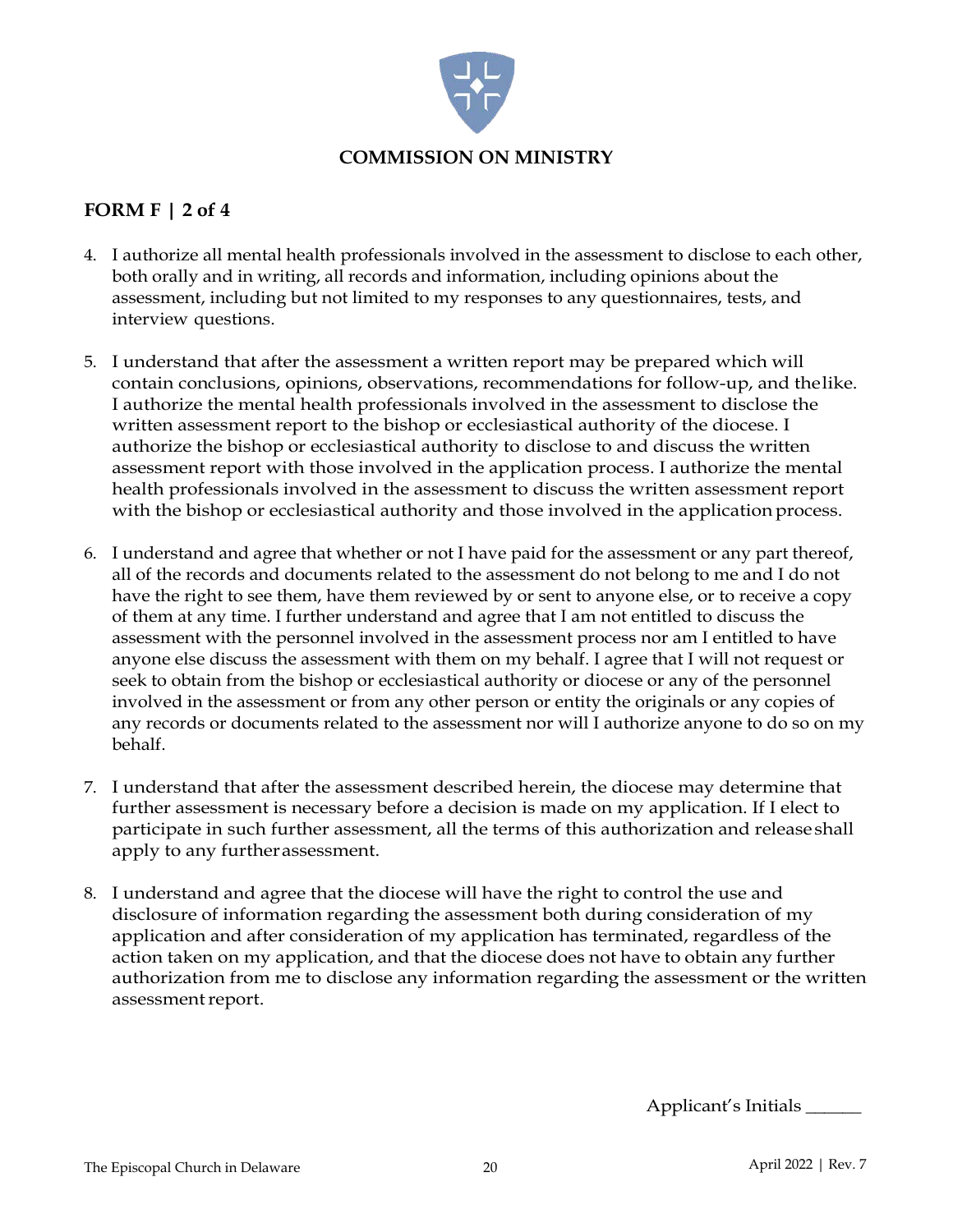

#### **FORM F | 3 of 4**

- 9. **I consent to the use of information that I provide or that is developed from the assessment for** research purposes, including but not limited to publication and presentation to the scientific or religious communities and/or other audiences, provided that if so used, the information will be presented in a disguised format to preclude identification of my identity.
- 10. As consideration for having my application considered by the diocese, I hereby waive, release and discharge the diocese and its officers, directors, employees, volunteers, agents and legal representatives, and all personnel and entities involved in conducting the assessment and their officers, directors, employees, volunteers, agents, heirs, administrators, successors, assigns and legal representatives (the released parties) from liability of all kinds including but not limited to personal injury, defamation, slander, libel, negligence, invasion of privacy, breach of contract, or otherwise, in law or equity, arising out of myparticipation in the assessment, use or disclosure of information regarding the assessment, or arising in any other way as a result of the assessment. I do not release the released parties from liability for willful or intentional acts or punitive damages.
- 11. I also agree not to sue or make a claim against the released parties for injury, damage,or loss of any kind sustained as a result of my participation in assessment, the use or disclosure of information regarding the assessment, or relating in any way to the assessment. I will indemnify and hold harmless the released parties from all claims, judgments, and costs, including attorneys' fees, incurred in connection with any such action.
- 12. I agree that if any portion of this authorization and release is found by a court to be unenforceable for any reason, the remainder of this authorization and release shall remain valid and in full force and effect.
- 13. I have carefully read this authorization and release and fully understand its contents. I sign it of my own free will. I understand that I may consult with an attorney of my choice before signing this document. I acknowledge that I have had the opportunity to ask questions concerning the contents of authorization and release and any such questions have been answered to my satisfaction. Nonetheless, in agreeing to sign this authorization and release, I have not relied upon any statements or explanations made by any of the released parties or by any attorney of any of the released parties. I have initialed each page of this authorization and release indicating that I have read and understood each paragraph.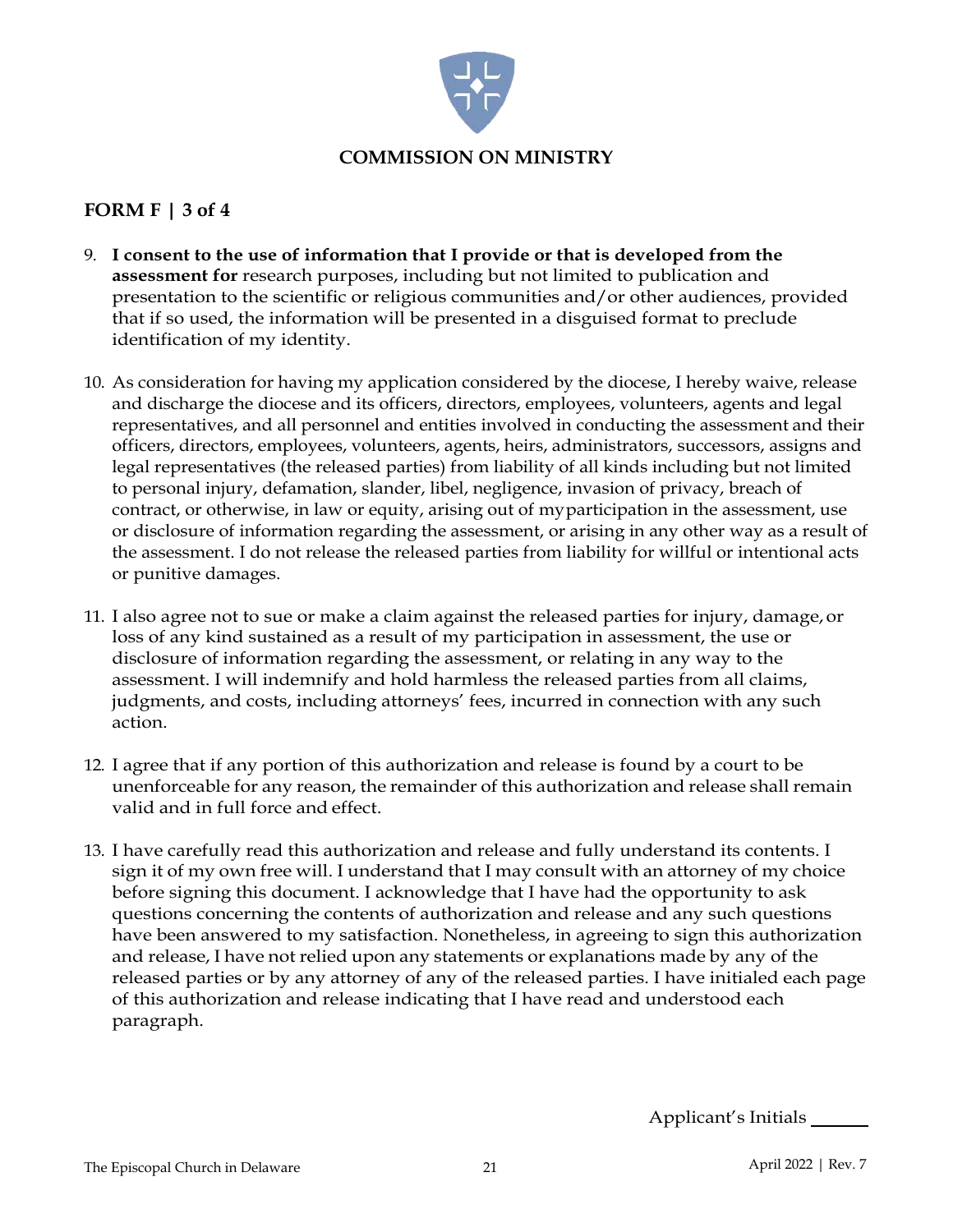

#### **FORM F | 4 of 4**

#### **Submitted by:**

*Signature of Applicant*

*Printed Name of Applicant Date*

#### **Witnessed by:**

*Signature of Witness Printed Name of Witness Date*

Completed original forms should be submitted to:

The Episcopal Church in Delaware Attention: Executive Assistant to the Bishop 913 Wilson Road Wilmington, DE 19803 (302) 256.0374 | www.delaware.church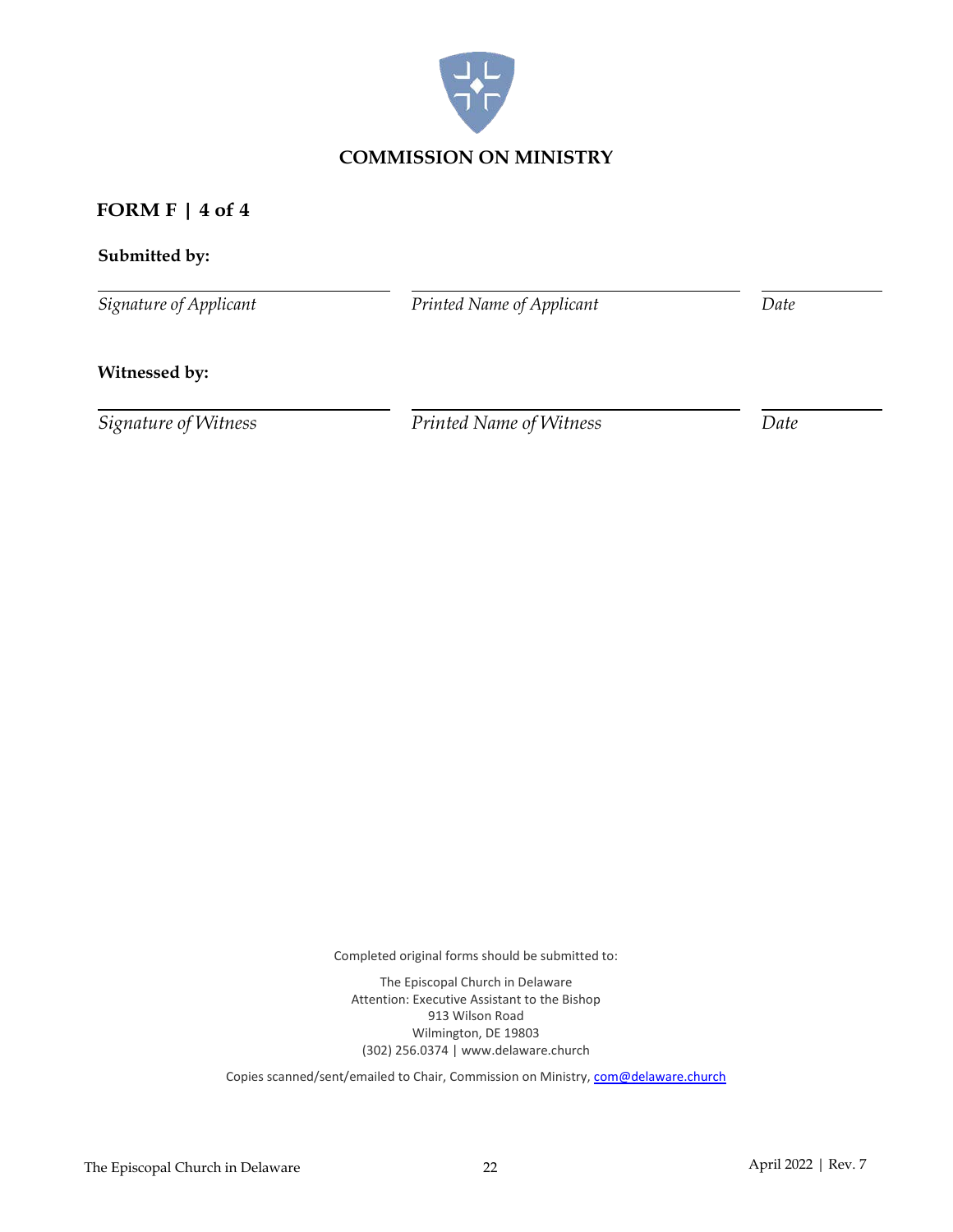

#### **FORM G: FOR RELEASE OF INFORMATION TO APPLICANT ONLY AUTHORIZATION TO RELEASE INFORMATION, RELEASE OFCLAIMS, AND HOLD HARMLESS AGREEMENT**

**(Referred to herein as "Authorization and Release)**

| Date                                                  |                            |  |
|-------------------------------------------------------|----------------------------|--|
| Social Security No.                                   |                            |  |
| Permanent Address of Applicant                        |                            |  |
|                                                       |                            |  |
| <b>Current Address of Applicant</b><br>(if different) |                            |  |
|                                                       | Applicant's Cell Telephone |  |
| Applicant's Email                                     |                            |  |

I am voluntarily seeking to become or am presently a candidate for postulancy, ordination, and/or other ministry position (referred to herein as my application) in the Episcopal Church through a process conducted by the Episcopal Church in Delaware. I understand that as a part of the diocese's decision-making process about my application I am required to undergo a psychiatric and/or psychological assessment (assessment) by a person or persons selected or approved by the diocese.

- 1. I understand that the assessment is only one part of the diocese's decision-making process and that information provided to the diocese about the assessment may be considered with other information available to the diocese in deciding whether or not to accept me or to continue considering my application for postulancy, ordination and/or other ministry position in the diocese. Nonetheless,Iunderstand that information from the assessment may be determinative of the diocese's decision.
- 2. I voluntarily consent to participate in the assessment and I agree to cooperate fully with the assessment. I understand that the assessment may include one or more attitude questionnaires, psychological tests, psychiatric tests, and/or clinical interviews. I understand that I will be asked to provide various types of information about myself which may include but not be limited to information about my family, medical history, psychological and psychiatric history,criminal history, sexual behavior and attitudes, drug and alcohol use, relationships, education, and employment. I agree that all the information I provide for the assessment will be true, correct, and complete, to the best of my knowledge.

Applicant's Initials \_\_\_\_\_\_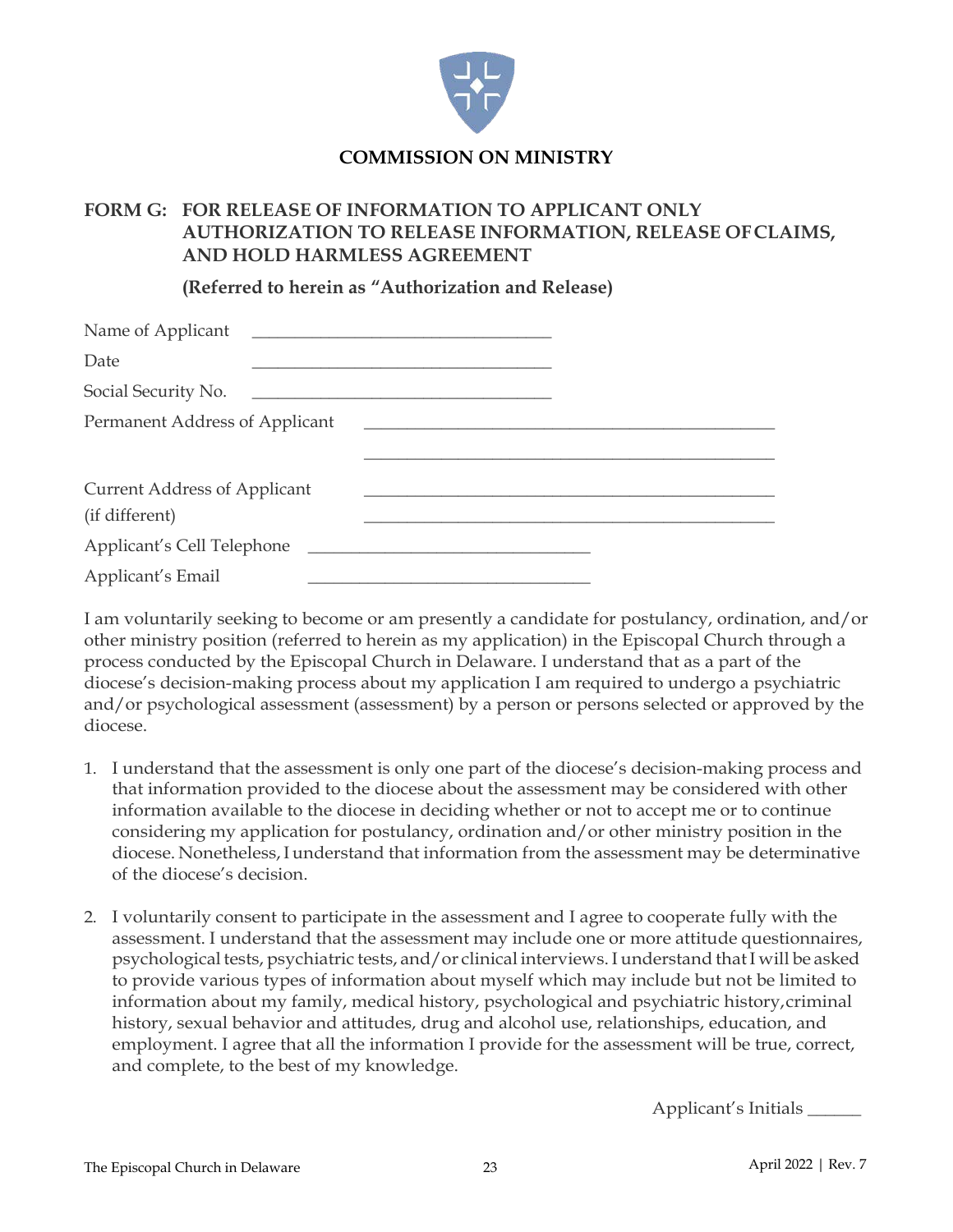

#### **FORM G | 2 of 4**

I understand that false or misleading statements made by me or significant omissions of any kind in the assessment process are sufficient cause for dismissal from the application process or denial of my application for a ministry position in the diocese.

- 3. I authorize all mental health professionals involved in the assessment to disclose to each other, both orally and in writing, all records and information, including opinions, about the assessment, including but not limited to my responses to any questionnaires, tests, and interview questions. If deemed necessary by a mental health professional, I agree to document my authorization in a form that satisfies the requirements of applicable law.
- 4. I understand that after the assessment a written report may be prepared which will contain conclusions, opinions, observations, recommendations for follow-up, and the like. I authorize the mental health professionals involved in the assessment to disclose the written assessment report to me. I understand that I may choose whether or not to provide a copy of the written assessment report to the diocese. If I provide a copy to the diocese, I authorize the mental health professionals involved in the assessment to discuss the written assessment report with a person or persons designated by the diocese, and I agree to execute the written authorization form attached hereto as Appendix A (or a similar written authorization form approved by the mental health professional(s)) to approve this discussion. I agree that I will not disclose the written assessment report to anyone other than the diocese.
- 5. Except for my right to receive a copy of the written assessment report as specifically provided in paragraph 5 above, I understand and agree that whether or not I have paid for the assessment or any part thereof, all of the records and documents related to the assessment do not belong to me and, except to the extent that my rights concerning records held by the mental health professional(s) are preserved by applicable law, I do not have the right to see any records or documents related to the assessment, to have them reviewed by or sent to anyone else, or to receive a copy of them at any time. I further understand and agree that I am not entitled to discuss the assessment with the personnel involved in the assessment process nor am I entitled to have anyone else discuss the assessment with them on my behalf.I agree that I will notrequest or seek to obtain from the diocese or from any of the personnel involved in the assessment or, except to the extent that my rights concerning records held by the mental health professional(s) are preserved by applicable law, from any other person or entity the originals or any copies of any records or documents related to the assessment nor will I authorize anyone to do so on my behalf.

Applicant's Initials \_\_\_\_\_\_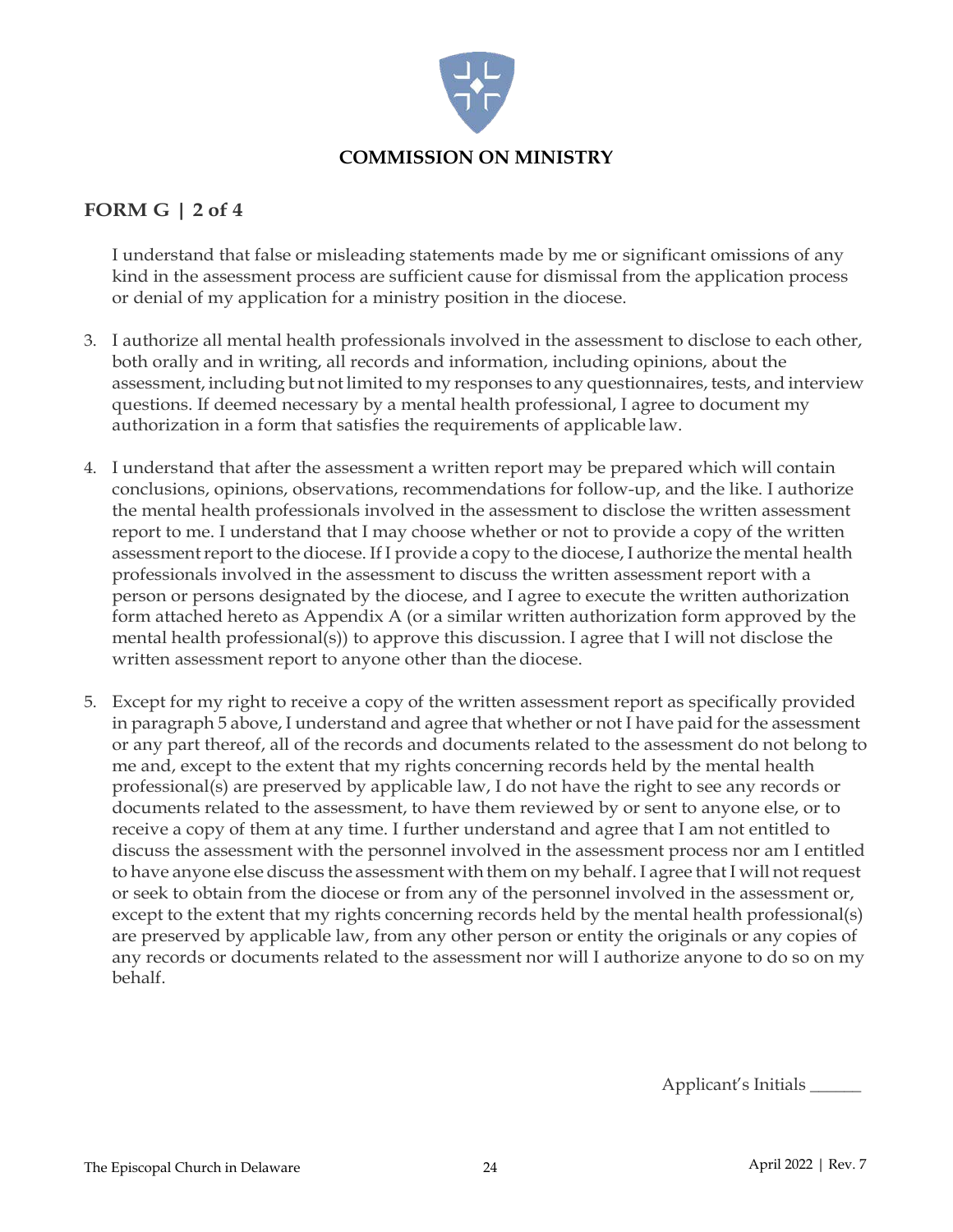

#### **FORM G | 3 of 4**

- 6. I understand that after the assessment described herein, the diocese may determine that further assessment is necessary before a decision is made on my application. If I elect to participate in such further assessment, all the terms of this authorization and release shall apply to any furtherassessment.
- 7. I understand and agree that if I choose to provide a copy of the written assessment report to the diocese according to paragraph 5 above, the diocese will have the right to control the use and disclosure of information regarding the assessment both during consideration of my application and after consideration of my application has terminated, regardless of the action taken on my application, and that the diocese does not have to obtain any further authorization from me to disclose any information regarding the assessment or the written assessment report.
- 8. I consent to the use of information that I provide or that is developed from the assessment for research purposes, including but not limited to publication and presentation to the scientific or religious communities and/or other audiences, provided that if so used, the information will be presented in a disguised and de-identified format to preclude identification of my identity.
- 9. As consideration for having my application considered by the diocese, I hereby waive, release and discharge the diocese and its officers, directors, employees, volunteers, agents and legal representatives, and all personnel and entities involved in conducting the assessment and their officers, directors, employees, volunteers, agents, heirs, administrators, successors, assigns and legal representatives (the released parties) from liability of all kinds including but not limited to personal injury, defamation, slander, libel, negligence, invasion or breach of privacy, breach of contract, or otherwise, in law or equity, arising out of my participation in the assessment, use or disclosure of information regarding the assessment, or arising in any other way as a result of the assessment. I do not release the released parties from liability for willful or intentional acts or punitive damages.
- 10. I also agree not to sue or make a claim against the released parties for injury, damage, or loss of any kind sustained as a result of my participation in assessment, the use or disclosure of information regarding the assessment, or relating in any way to the assessment. I will indemnify and hold harmless the released parties from all claims, judgments, and costs, including attorneys' fees, incurred in connection with any such action.
- 11. I agree that if any portion of this authorization and release is found by a court to be unenforceable for any reason, the remainder of this authorization and release shallremain valid and in full force and effect.

Applicant's Intials \_\_\_\_\_\_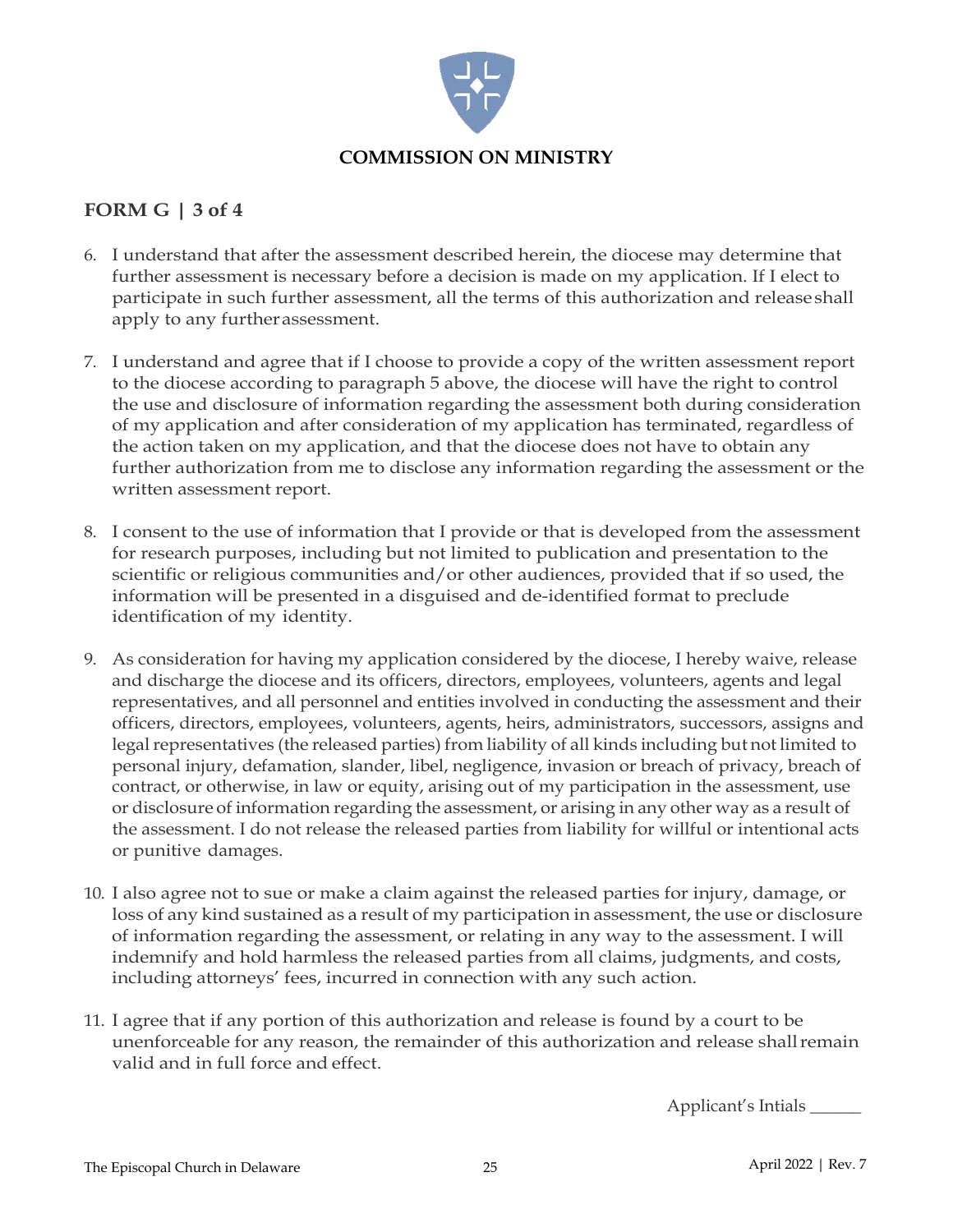

#### **FORM G | 4 of 4**

**Submitted by:**

12. I have carefully read this authorization and release and fully understand its contents. I sign it of my own free will. I understand that I may consult with an attorney of my choice before signing this document. I acknowledge that I have had the opportunity to ask questions concerning the contents of authorization and release and any such questions have been answered to my satisfaction. Nonetheless, in agreeing to sign this authorization and release, I have not relied upon any statements or explanations made by any of the released parties or by any attorney of any of the released parties. I have initialed each page of this authorization and release indicating that I have read and understood each paragraph.

Applicant's Initials \_\_\_\_\_\_

| Signature of Applicant | Printed Name of Applicant | Date |
|------------------------|---------------------------|------|
|                        |                           |      |
| Witnessed by:          |                           |      |
|                        |                           |      |

Completed original forms should be submitted to:

The Episcopal Church in Delaware Attention: Executive Assistant to the Bishop 913 Wilson Road Wilmington, DE 19803 (302) 256.0374 | www.delaware.church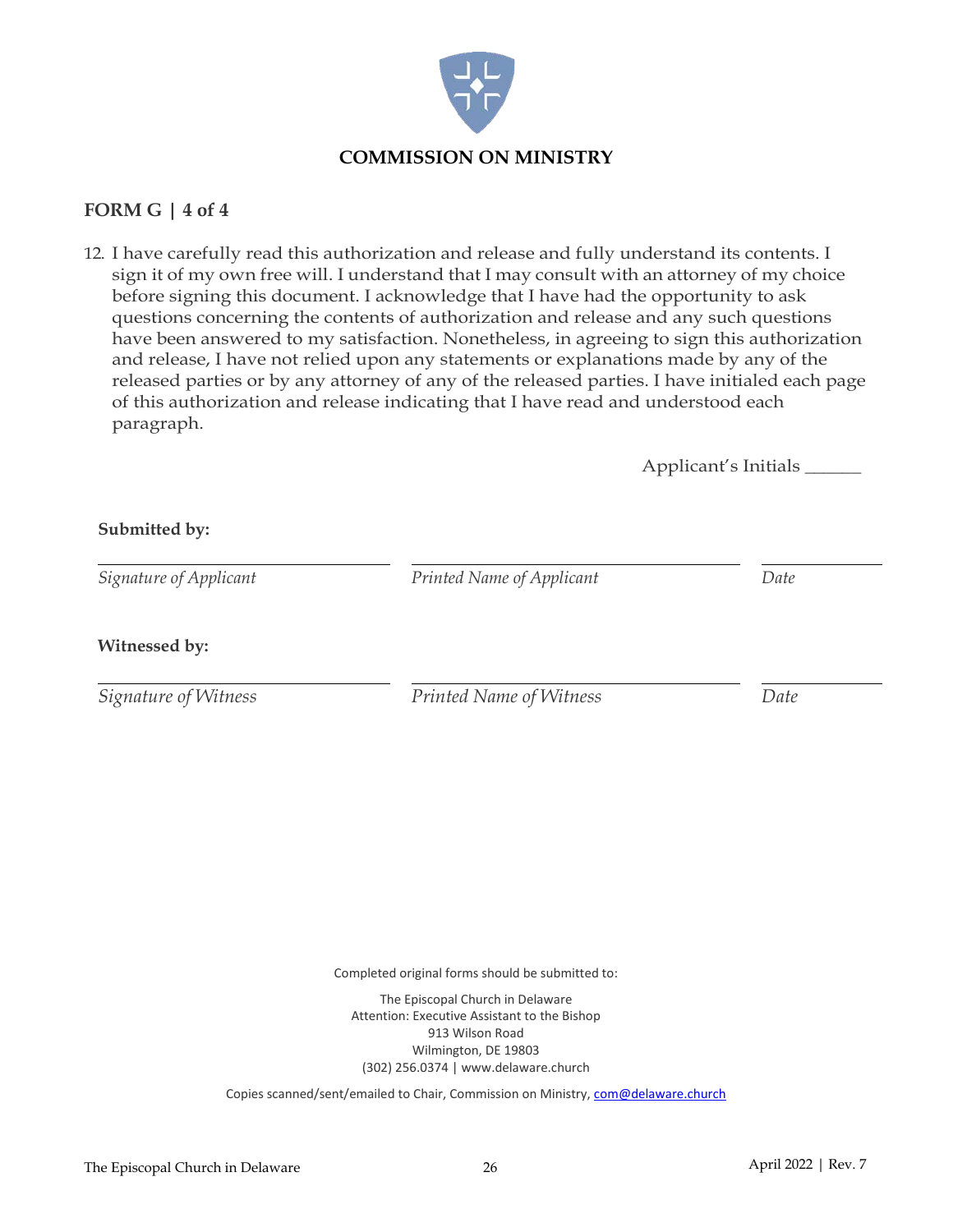

#### **FORM H: FINANCIAL STATEMENT**

| Date of Application                                            | <u> 2002 - Johann John Stein, syn y brening fan it ferstjer fan de ferstjer fan it ferstjer fan it ferstjer fan i</u>                                                                                                                         |  |
|----------------------------------------------------------------|-----------------------------------------------------------------------------------------------------------------------------------------------------------------------------------------------------------------------------------------------|--|
|                                                                |                                                                                                                                                                                                                                               |  |
| Applicant's Address                                            | <u> 1989 - Johann John Stone, markin fizikar (h. 1982).</u>                                                                                                                                                                                   |  |
| Applicant's Cell Telephone                                     | <u> 1989 - Johann Harry Harry Harry Harry Harry Harry Harry Harry Harry Harry Harry Harry Harry Harry Harry Harry</u><br><u> 1989 - Johann Stein, mars an deutscher Stein und der Stein und der Stein und der Stein und der Stein und der</u> |  |
| Applicant's Home Telephone                                     | <u> 1989 - Johann John Stone, markin amerikan basal dan berkembang di banyak di banyak di banyak di banyak di ban</u>                                                                                                                         |  |
| Applicant's Email                                              | <u> 1989 - Johann Stein, mars an deus Amerikaansk kommunister (</u>                                                                                                                                                                           |  |
| Dependent(s) (Please llist by name and give ages of children.) |                                                                                                                                                                                                                                               |  |
| <u> 1989 - Johann Stoff, amerikansk politiker (* 1908)</u>     |                                                                                                                                                                                                                                               |  |
|                                                                |                                                                                                                                                                                                                                               |  |
|                                                                |                                                                                                                                                                                                                                               |  |
|                                                                |                                                                                                                                                                                                                                               |  |
|                                                                | City                                                                                                                                                                                                                                          |  |
|                                                                |                                                                                                                                                                                                                                               |  |

In answering these questions, please state specific sources and amounts. It is important to be realistic about the costs of your possible seminary education. The cost will be your responsibility. Diocesan aid is quite limited. Most seminaries do have scholarship funds; however, you should consult with your seminary regarding availability and alternative sources of aid.

How will you pay for three (3) years of seminary?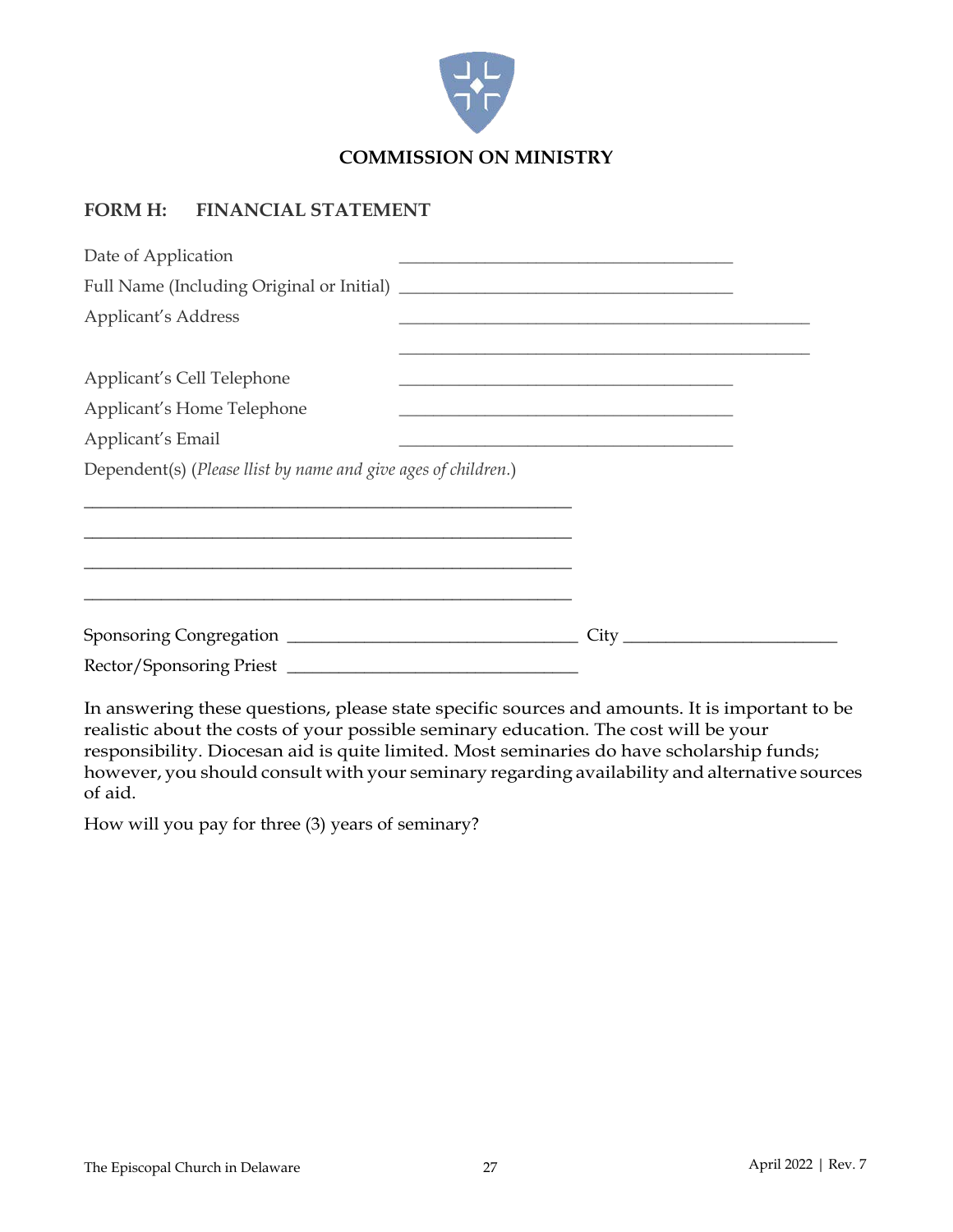

#### **FORM H | 2 of 2**

| <b>Anticipated Annual Expenses</b>               | Anticipated Annual Income      |
|--------------------------------------------------|--------------------------------|
| (Tuition, Books, Supplies, Fees, etc.)           |                                |
| (Housing, Food, Insurance, Transportation, etc.) | Personal Savings & Investments |
|                                                  | Spouse's Employment            |
|                                                  | Parents/Relatives              |
|                                                  | Sponsoring Congregation        |
| Annual Total                                     | Annual Total ___________       |
| Total for Three (3) Years ____________           |                                |
|                                                  |                                |

\_\_\_\_\_\_\_\_\_\_\_\_\_\_\_\_\_\_\_\_\_\_\_\_\_\_\_\_\_\_\_ \_\_\_\_\_\_\_\_\_\_\_\_\_\_\_\_\_\_\_\_\_\_\_\_\_\_\_\_\_\_ \_\_\_\_\_\_\_\_\_\_\_\_\_\_\_\_

*Signature of Applicant Printed Name of Applicant Date*

Completed original forms should be submitted to:

The Episcopal Church in Delaware Attention: Executive Assistant to the Bishop 913 Wilson Road Wilmington, DE 19803 (302) 256.0374 | www.delaware.church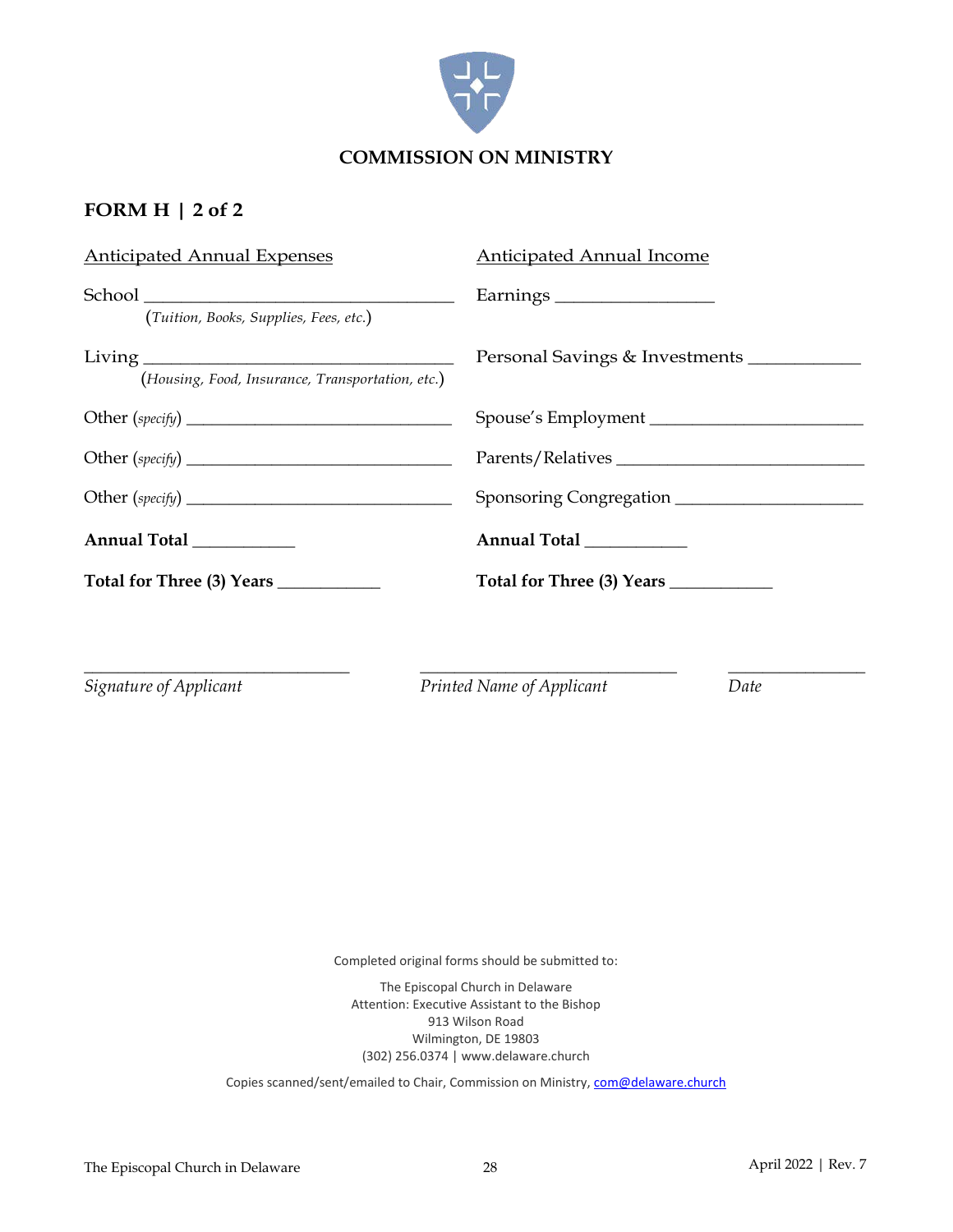

#### **FORM I: NOMINEE AGREEMENT**

#### **DEFINITION OF TERMS**

- I. *Ordination process:* the whole series of steps provided by the Constitution and Canons of the Episcopal Church as defined and applied by the Episcopal Church in Delaware which, all requirements being satisfied, may lead to the ordination of an individual to the Sacred Orders of Priest and/or Deacon. In summary, these steps may be grouped under four headings:
	- a. *Aspirancy* is the period between being permitted by the bishop to discern, up until the acceptance of the nomination by one's home parish. During this time the discerner is called an aspirant.
	- b. *Nomination* covers the time beginning with a letter from the individual to the bishop accepting his/her/their nomination by the congregation, continuing up until the time that the individual is admitted to postulancy by the bishop. During this stage, the discerner is called a nominee.
	- c. *Postulancy* covers the period from admission to postulancy up until the time the individual is admitted to candidacy by the bishop, upon the favorablerecommendation of the Commission on Ministry and approval of the standing committee. One is called a postulant.
	- d. *Candidacy* covers the period from admission to candidacy to ordination by thebishop upon the favorable recommendation of the Commission on Ministry and approval of the standing committee. One is called a candidate
- II. *Ordination*: The sacramental conferral of authority on an individual by the bishop, under the Book of Common Prayer, to carry out the ministry of the Church consistent with this Church's understanding of the specific Order to which he or she is ordained.
- III. *Cure*: The ecclesiastical position to which an ordained person is called, and for which the ordained person is authorized by the bishop to carry out the ministry belonging to his or her Order.

#### **FAITH AND DISCIPLINE**

Anyone wishing to pursue ordination in the Episcopal Church in Delaware is required to agree with and abide by the historic faith and practice of the Anglican/Episcopal tradition as found in the Book of Common Prayer (1979), and conform to the doctrine, discipline, and worship of the Episcopal Church.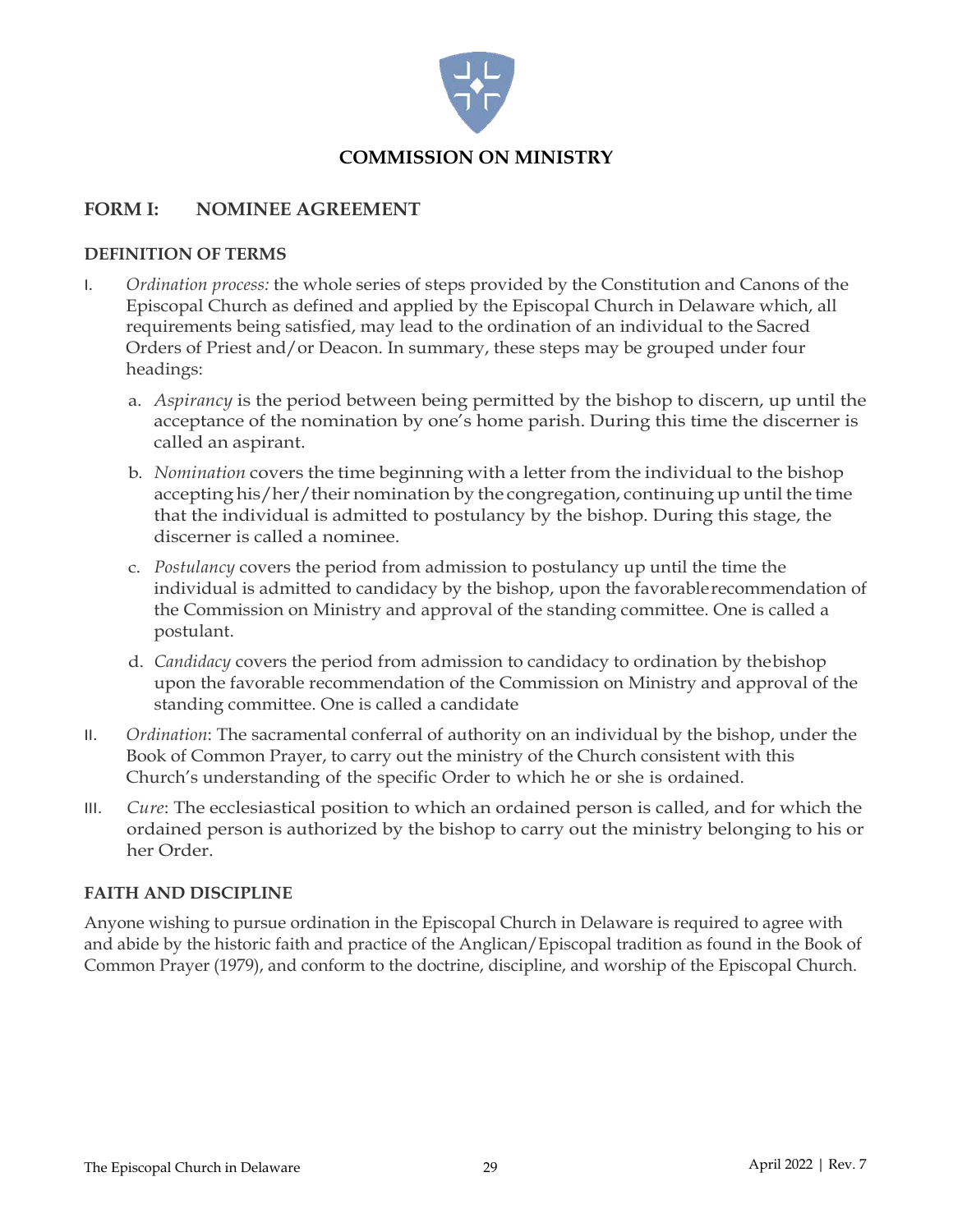

#### **FORM I | 2 of 3**

#### **FINANCIAL AID AND DIOCESAN SERVICE**

Tuition grants are subject to the availability of funds and the bishop's approval. In return for this investment in our seminarians and their formation, for any who have accepted significant diocesan funds, we require additional years of service in the Episcopal Church in Delaware *beyond* an expected minimum of two years following ordination. Any seminarian that has received diocesan financial aid for seminary tuition paid agrees to serve an additional year, for a total of three years. If you are successful in the ordination process and the Episcopal Church in Delaware is unable to provide you with a full-time position after seminary, you will be canonically released and given a waiver of this pledge by the bishop. Otherwise, failure to meet the required period of service will cause the diocesan grant to be treated instead as a loan, which will become repayable in whole or in part upon terms determined by the bishop.

#### **AGREEMENT**

I, the undersigned, do hereby acknowledge the foregoing definitions and agree to the following:

- 1. That I understand that permission to enter the ordination process in the Episcopal Church in Delaware does not carry with it an assurance that I will be ordained, or that I have any claim to be appointed to a cure.
- 2. That, as a condition of being admitted to the ordination process, should I be ordained by the bishop, I agree to serve in any full-time position in the Episcopal Church in Delaware to which the bishop appoints and/or authorizes me to serve; and that in any case, I shall be bound to serve within the Episcopal Church in Delaware for at least two years unless given a waiver of this pledge by the bishop of the Episcopal Church in Delaware. If I have received financial aid from the diocese to cover seminary expenses, I agree to add one year of service to the minimum of two (2) years as outlined above in Financial Aid and Diocesan Service.
- 3. That I acknowledge and understand that, in the event, I become a candidate for Holy Orders, I will not be ordained without a cure.Further,
- 4. I have read, understood, and acceded to the policy concerning sexualmisconduct.
- 5. I pledge that, if married, I will live within the covenant of marriage.
- 6. I understand that failure to live by these standards will result in my removal from the ordination process.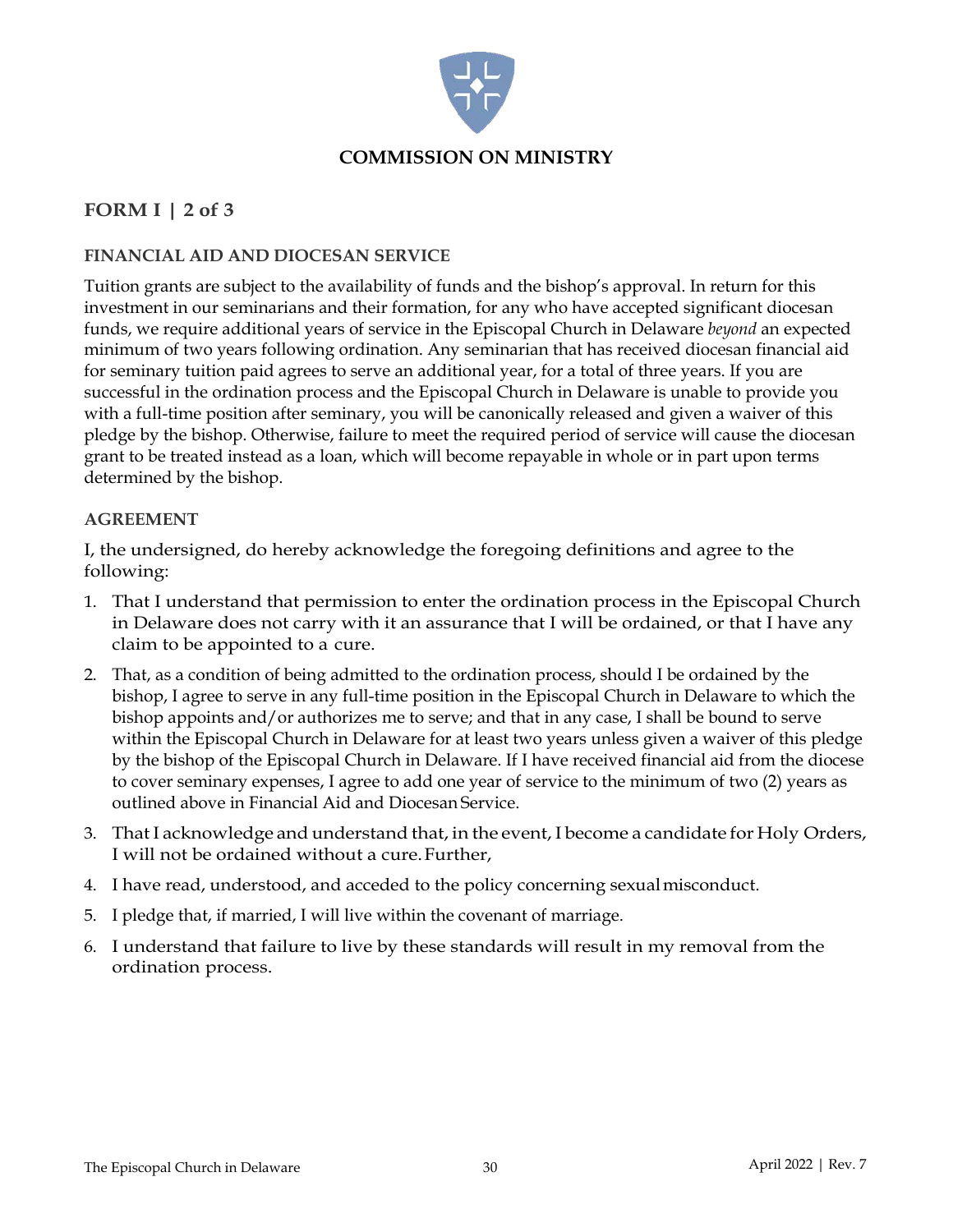

#### **FORM I | 3 of 3**

#### **Submitted by:**

*Signature of Applicant*

*Printed Name of Applicant Date*

#### **Witnessed by:**

*Signature of Witness Printed Name of Witness Date*

Completed original forms should be submitted to:

The Episcopal Church in Delaware Attention: Executive Assistant to the Bishop 913 Wilson Road Wilmington, DE 19803 (302) 256.0374 | www.delaware.church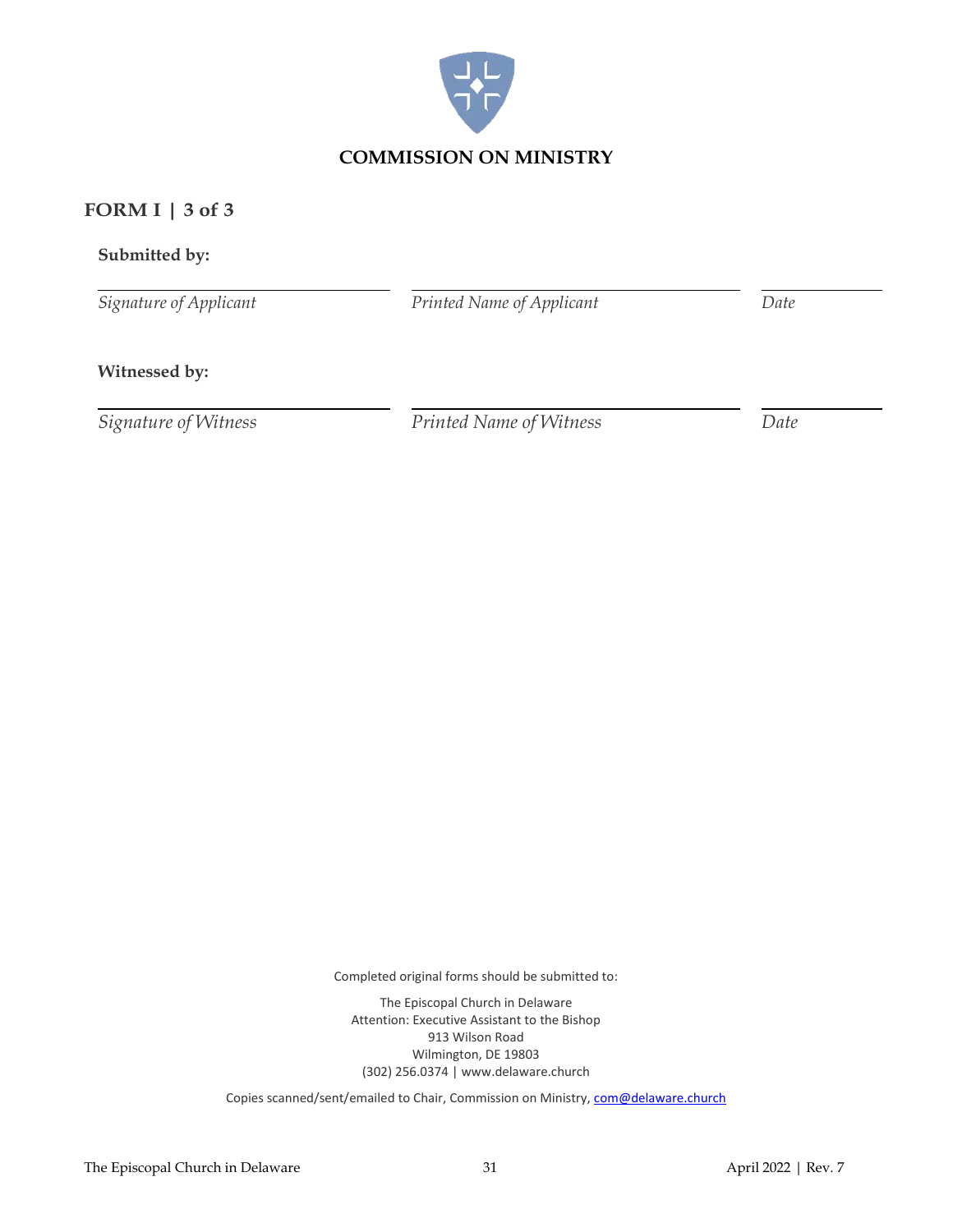

#### **FORM J: BACKGROUND CHECK**

#### **OVERVIEW**

The background check is conducted by Oxford Documents Company. You will receive a packet in the mail from their representative, and you should complete the information and return it as instructed.

#### **THE RESULTS**

The results of the check will be sent to the bishop for evaluation. The results are kept in the discernment file and labeled as confidential.

#### **PAYMENT**

The cost of approximately  $\frac{1}{2}$  is borne by the discerner. It is your responsibility to ask your parish for financial assistance if you so wish. You will be invoiced by the diocese after the bill is received.

#### **ACKNOWLEDGMENT**

I understand the requirements of the background check and agree to participate by fully disclosing the information that will be requested of me and to reimburse the diocese for the full cost.

Name <u>\_\_\_\_\_\_\_\_\_\_\_\_\_\_\_\_\_\_\_\_\_\_\_\_\_\_\_\_\_\_\_</u>

Signature

Date <u>\_\_\_\_\_\_\_\_\_\_\_\_\_\_\_\_\_\_\_\_\_\_\_\_\_\_\_\_\_\_</u>

Completed original forms should be submitted to:

The Episcopal Church in Delaware Attention: Executive Assistant to the Bishop 913 Wilson Road Wilmington, DE 19803 (302) 256.0374 | www.delaware.church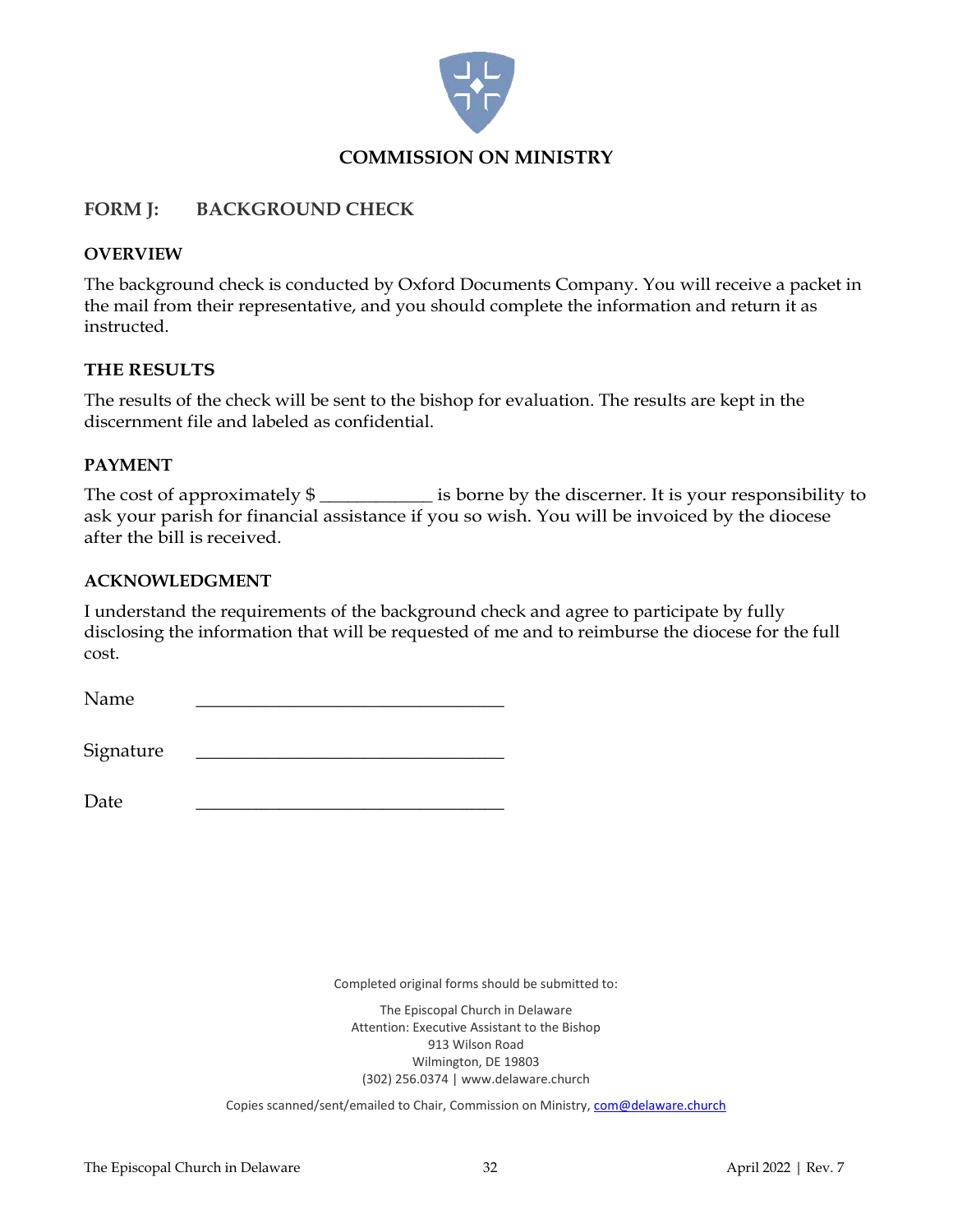

## **ROAD TO CANDIDACY**

### **2022**

**THE EPISCOPAL CHURCH IN DELAWARE** Commission on Ministry 913 Wilson Road Wilmington, DE 19803-4012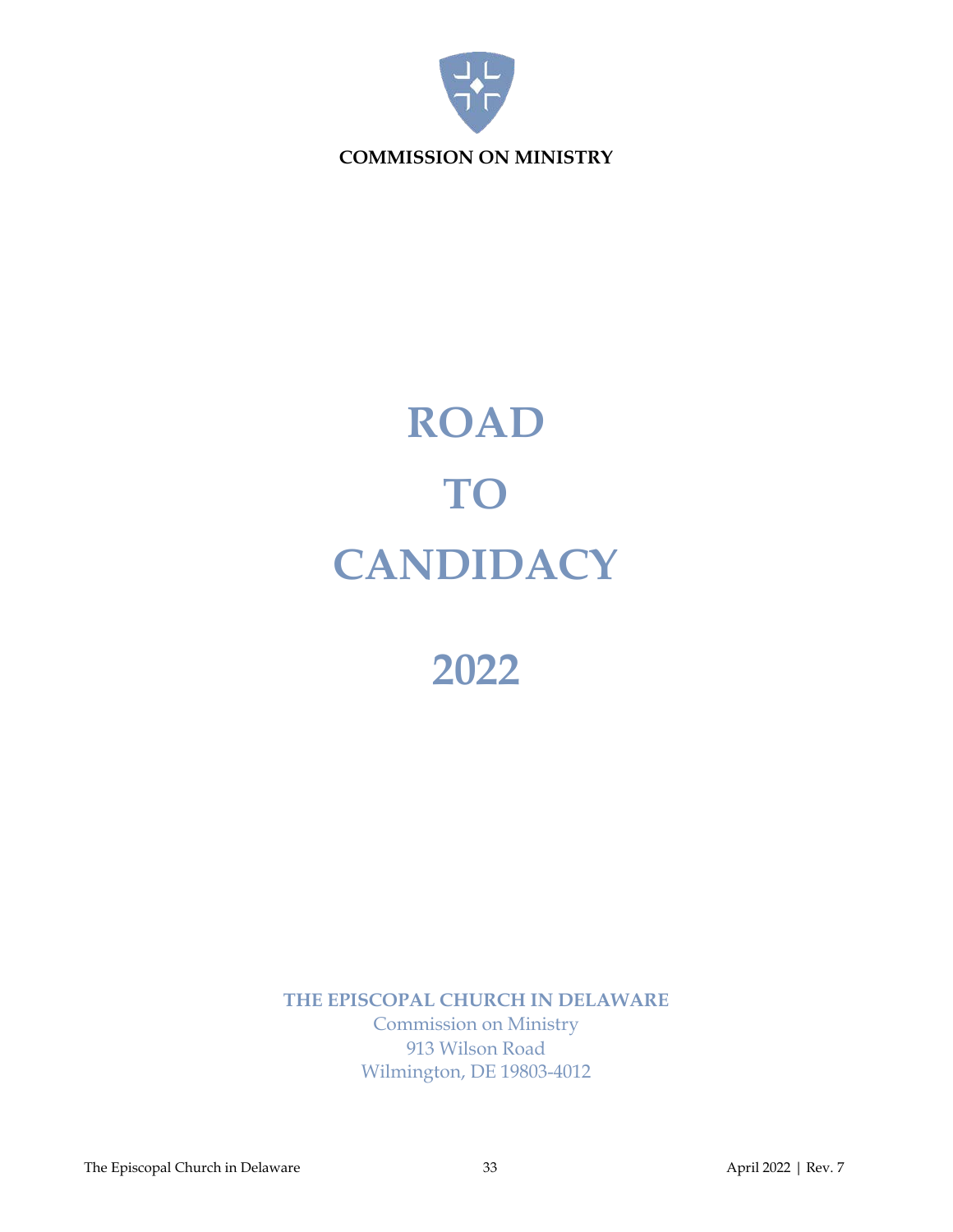

#### **FORM N: VESTRY REAFFIRMATION FOR CANDIDACY FOR HOLY ORDERS**

*To the Rt. Rev. Kevin S. Brown, Bishop and Commission on Ministry and the Standing Committee of the Episcopal Church in Delaware*

Date  $\Box$ 

**We,** whose names are hereunder written as duly elected members of the vestry of *(print name of* 

*congregation)* \_\_\_\_\_\_\_\_\_\_\_\_\_\_\_\_\_\_\_\_\_\_\_\_\_\_\_\_\_\_\_\_\_\_\_\_, testify to our belief that *(print name of*

*postulant)* \_\_\_\_\_\_\_\_\_\_\_\_\_\_\_\_\_\_\_\_\_\_\_\_\_\_\_\_\_\_\_\_\_\_\_\_\_\_\_\_ possesses such qualifications as would fit

him/her/them to be admitted a **CANDIDATE FOR HOLYORDERS**.

**We** declare that our judgment is based upon:

**Personal knowledge of the postulant on the part of the vestry** 

**Evidence concerning the postulant presented to the vestry** 

A combination of personal knowledge of the postulant and other evidence

#### **VESTRY SIGNATURES**

(*Must be signed by a two-thirds majority of the members of the vestry.*)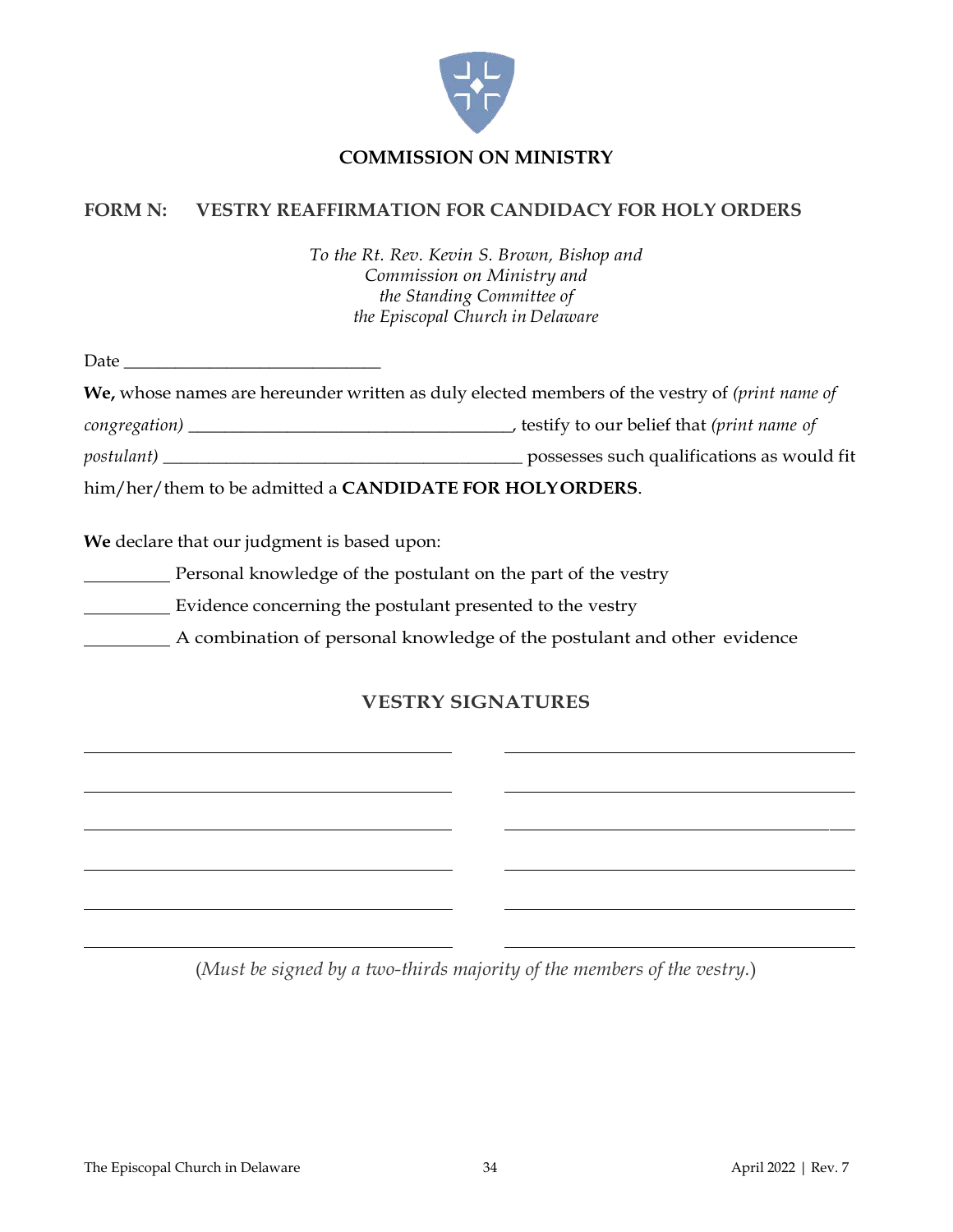

#### **FORM N | 2 of 2**

#### **ATTESTATION OF THE FOREGOING CERTIFICATE**

**I HEREBY** certify that the foregoing certificate was signed at a meeting of the vestry of *(print name of*

*congregation)* \_\_\_\_\_\_\_\_\_\_\_\_\_\_\_\_\_\_\_\_\_\_\_\_\_\_\_\_\_\_\_\_\_\_\_\_\_, duly convened in the city of *(cityname*

\_\_\_\_\_\_\_\_\_\_\_\_\_\_\_\_\_\_\_\_\_\_\_\_\_\_\_\_\_\_\_\_\_\_\_\_\_\_\_\_\_\_\_on (*date*) \_\_\_\_\_\_\_\_\_\_\_\_\_\_\_\_\_\_\_\_\_\_\_\_\_\_\_\_\_\_\_ and

that the signatures shown are those of a two-thirds majority of the members of thevestry.

Signed \_\_\_\_\_\_\_\_\_\_\_\_\_\_\_\_\_\_\_\_\_\_\_\_\_\_\_\_\_\_\_\_\_\_\_\_\_\_

(*clery of the vestry*)

**I HEREBY** certify that I am personally acquainted with (*print name of postulant*)

\_\_\_\_\_\_\_\_\_\_\_\_\_\_\_\_\_\_\_\_\_\_\_\_\_\_\_\_\_\_\_\_\_\_\_\_\_\_ and that I believe him/her/them to be well qualified

tobe made a CANDIDATE in the discernment process.

Signed \_\_\_\_\_\_\_\_\_\_\_\_\_\_\_\_\_\_\_\_\_\_\_\_\_\_\_\_\_\_\_\_\_\_\_\_\_\_

(*Rector/Sponsoring Priest of the congregation to which the postulant belongs.)*

*Note: Should the congregation be without a Rector/Sponsoring Priest, it shall suffice that in his/her/their place* the certificate from the vestry be signed by some presbyter of the diocese (sponsoring priest) in good standing to *whom the postulant is personally known, the reason for the substitution being stated in the attesting clause.*

Completed original forms should be submitted to:

The Episcopal Church in Delaware Attention: Executive Assistant to the Bishop 913 Wilson Road Wilmington, DE 19803 (302) 256.0374 | www.delaware.church

Copies scanned/sent/emailed to Chair, Commission on Ministry, [com@delaware.church](mailto:com@delaware.church)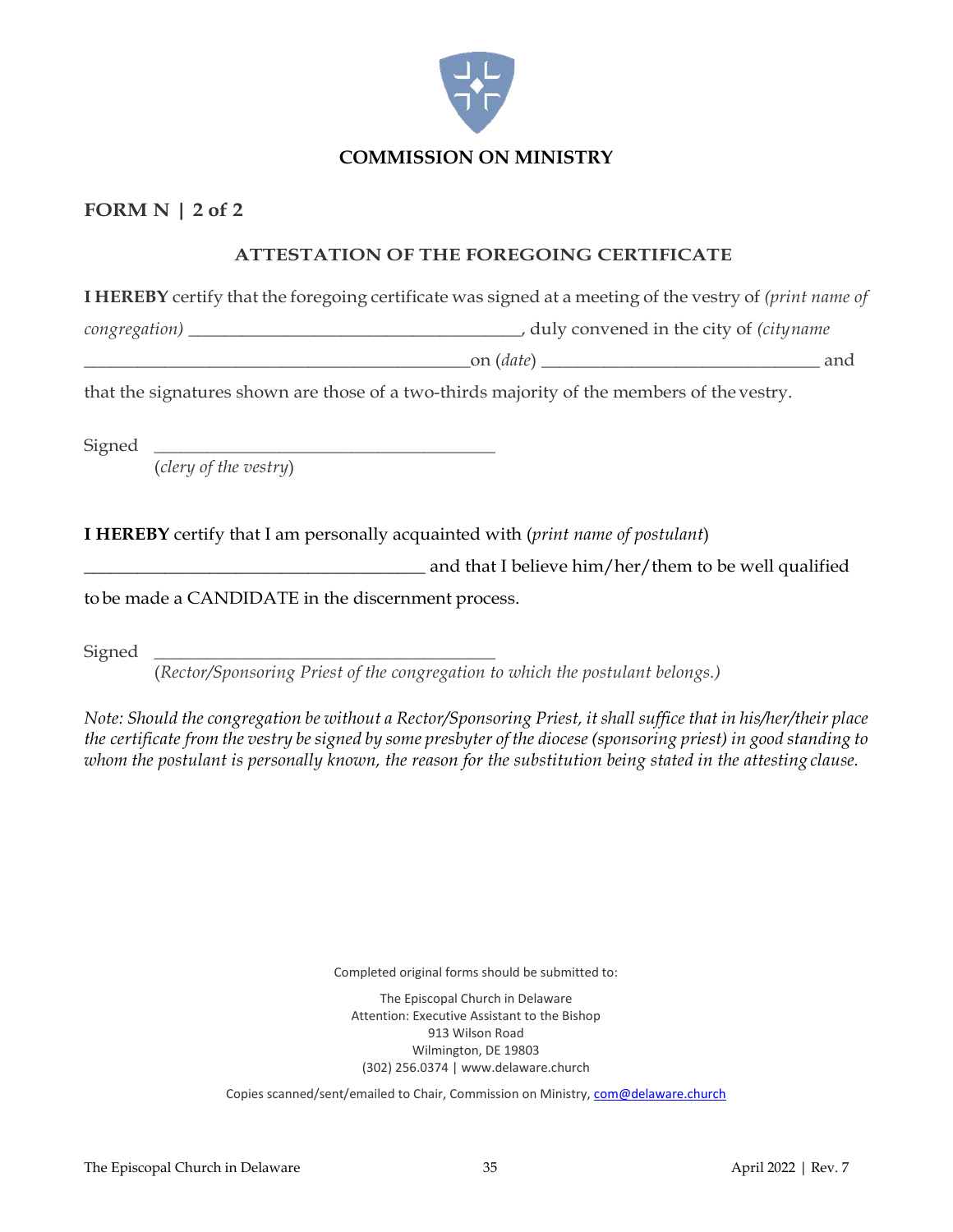

#### **FORM O: LETTER OF APPLICATION FOR CANDIDACY FOR HOLY ORDERS**

*Date Your Name Address Email Telephone*

The Rt. Rev. Kevin S. Brown The Episcopal Church in Delaware 913 Wilson Road Wilmington DE 19803

Dear Bishop Brown,

In accordance with the 2018 Canons of The Episcopal Church [pick one: Title III, Canon 6, Section 4 for Ordination to the Diaconate as a permanent vocation *or* Title III, Canon 8, Section 4 for Ordination to the Diaconate for those called to the Priesthood], I respectfully submit this application to become a candidate for Holy Orders.

I am providing you with the following information as required under the above canon:

Full Name

Date Granted Postulancy \_\_\_\_\_\_\_\_\_\_\_\_\_\_\_\_\_\_\_\_\_\_\_\_\_\_\_\_\_\_\_\_\_\_\_\_\_\_

*Personal remarks here, if any.*

Sincerely yours,

*Your name printed*

Cc: *Chair of the Commission on Ministry Your Rector/Sponsoring Priest*

Completed original forms should be submitted to:

The Episcopal Church in Delaware Attention: Executive Assistant to the Bishop 913 Wilson Road Wilmington, DE 19803 (302) 256.0374 | www.delaware.church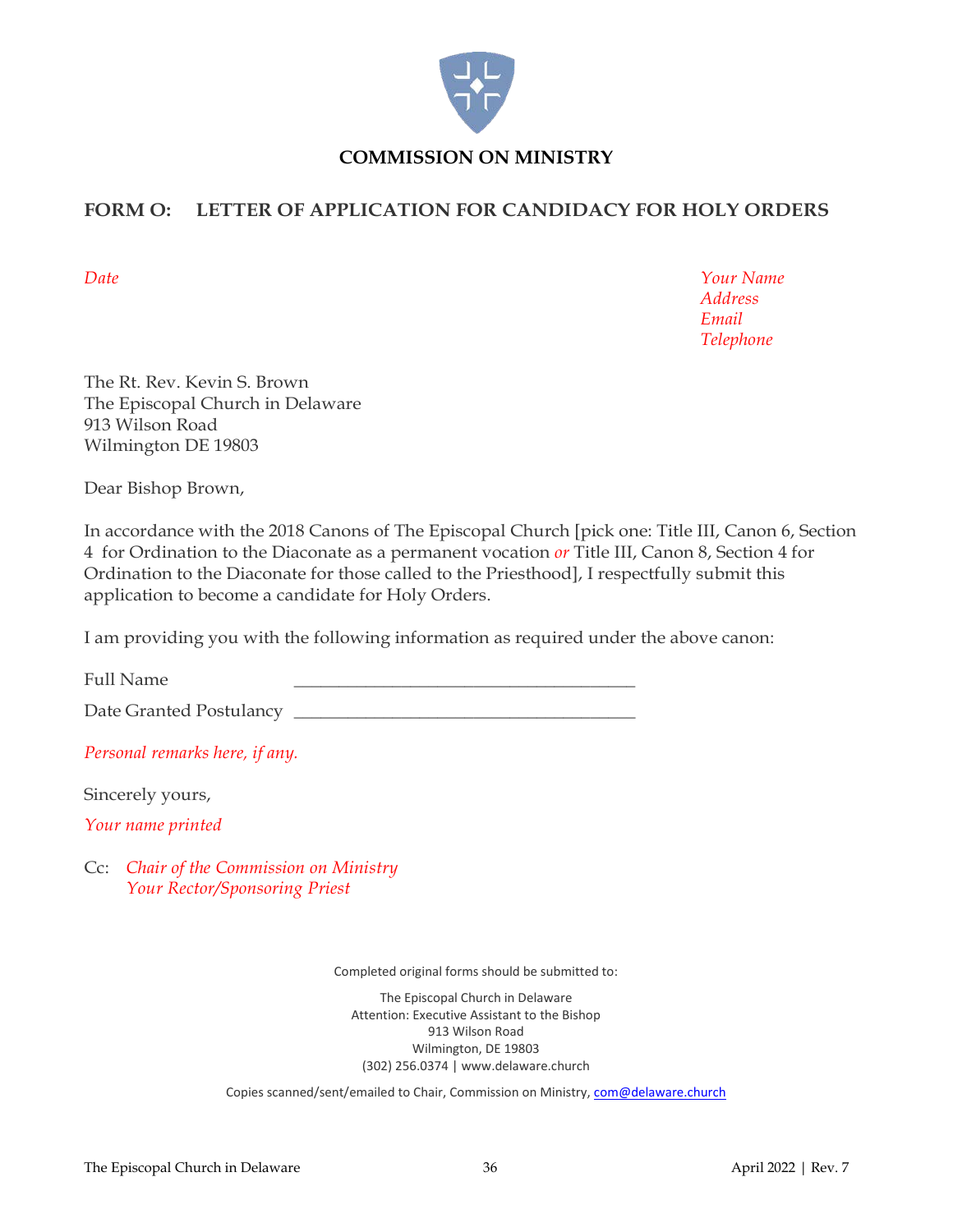

# **ORDINATION TO THE DIACONATE**

**2022**

**THE EPISCOPAL CHURCH IN DELAWARE** Commission on Ministry 913 Wilson Road Wilmington, DE 19803-4012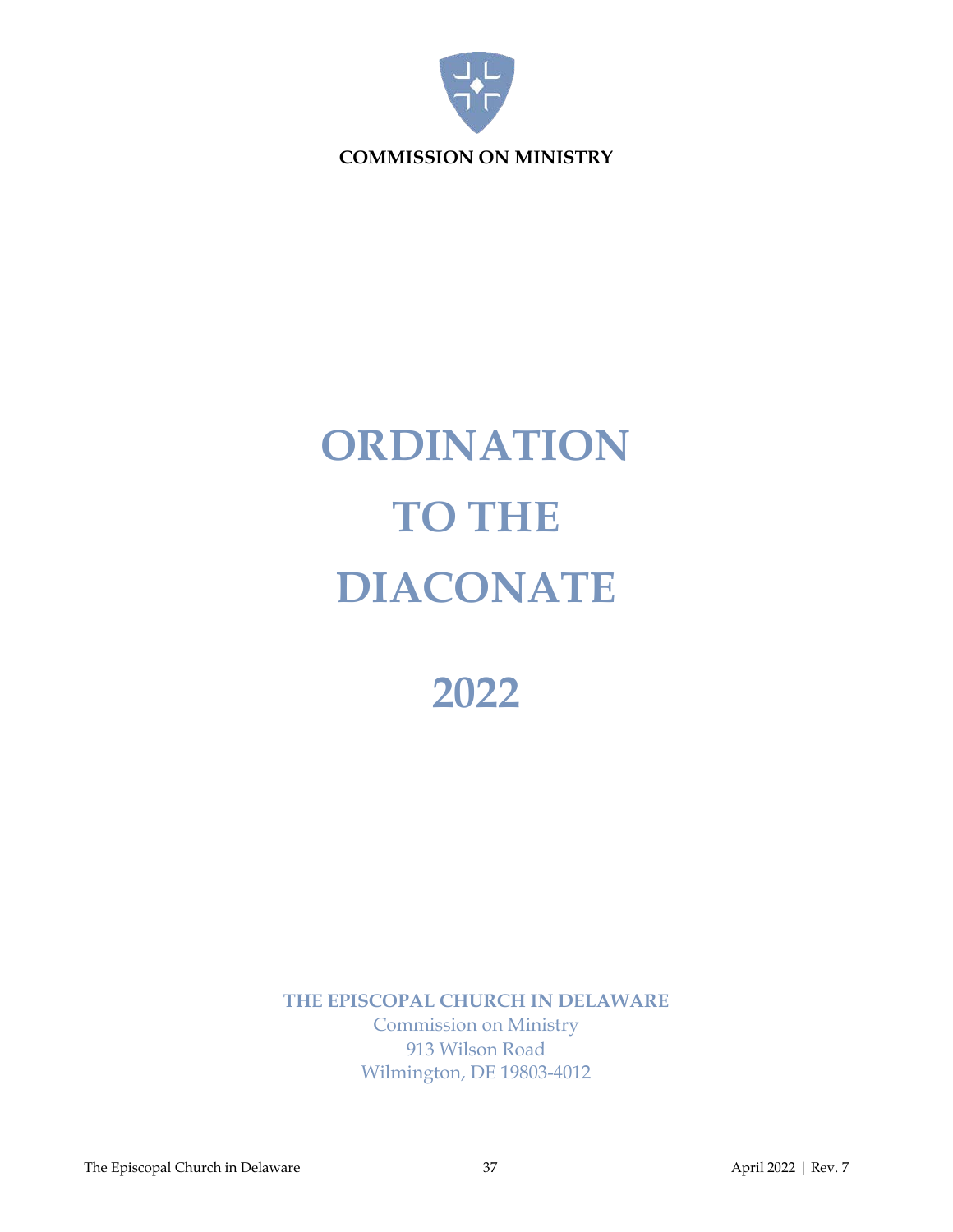

#### **FORM P: VESTRY ENDORSEMENT FOR ORDINATION TO THE DIACONATE**

*To the Rt. Rev. Kevin S. Brown, Bishop and Commission on Ministry and the Standing Committee of the Episcopal Church in Delaware*

Date \_\_\_\_\_\_\_\_\_\_\_\_\_\_\_\_\_\_\_\_\_\_\_\_\_\_\_\_\_\_

| We, whose names are hereunder written as duly elected members of the vestry of <i>(print name of</i>  |                                        |  |
|-------------------------------------------------------------------------------------------------------|----------------------------------------|--|
| congregation) ________                                                                                | do certify that, after due inquiry, we |  |
| are well assured and believe that (print name of candidate) ______                                    |                                        |  |
| hath lived a sober, honest, and godly life and that he/she/they is loyal to the doctrine, discipline, |                                        |  |
| and worship of this Church, and does not hold anything contrary thereto. Moreover, we think           |                                        |  |
| he/she/they is a person worthy to be admitted to the <b>SACRED ORDER OFDEACONS</b> .                  |                                        |  |

#### **VESTRY SIGNATURES**

(*Must be signed by a two-thirds majority of the members of the vestry.*)

<u> 1980 - Johann Barbara, martin amerikan ba</u>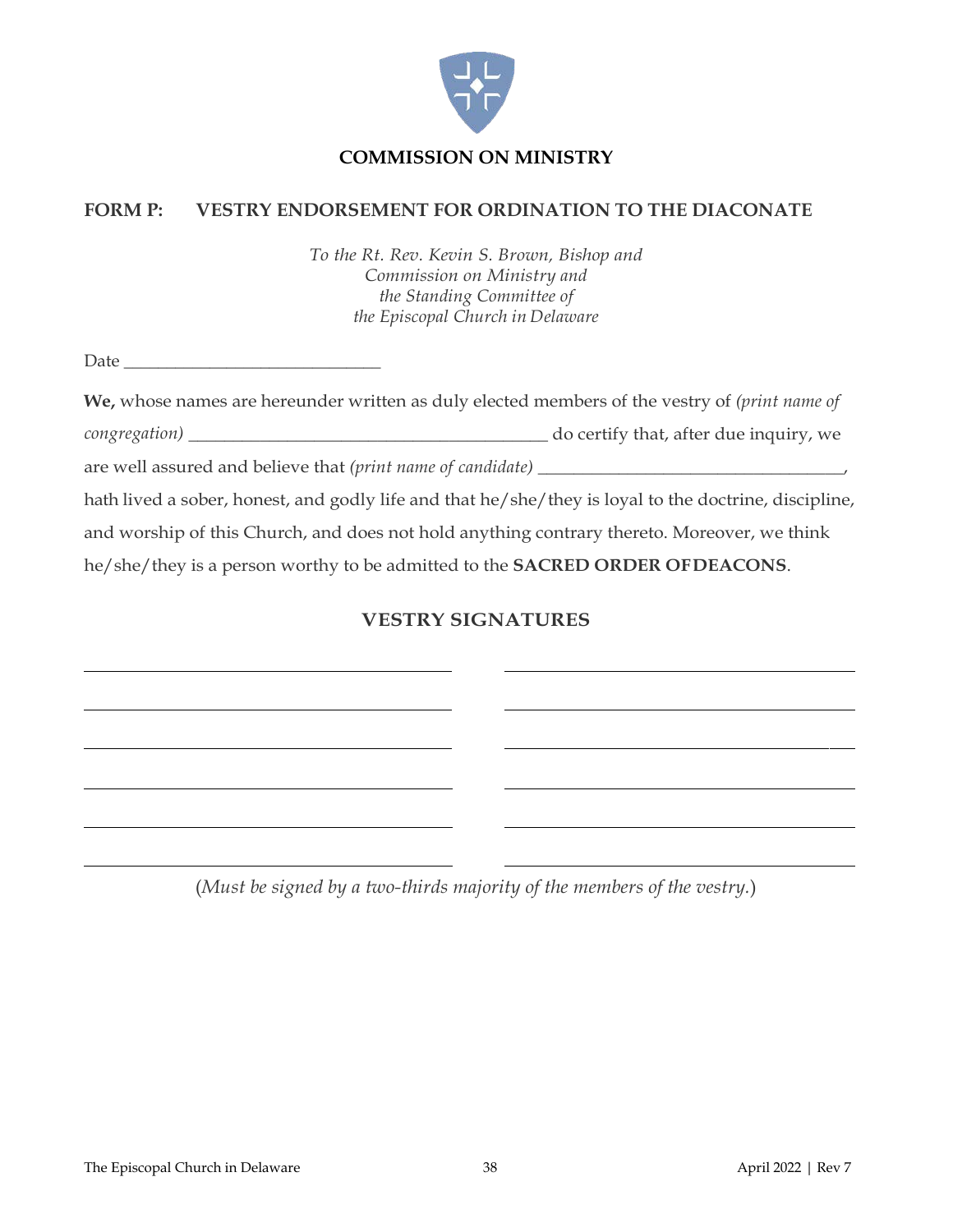

#### **FORM P | 2 of 2**

#### **ATTESTATION OF THE FOREGOING CERTIFICATE**

**I HEREBY** certify that the foregoing certificate was signed at a meeting of the vestry of *(print name of*

*congregation)* \_\_\_\_\_\_\_\_\_\_\_\_\_\_\_\_\_\_\_\_\_\_\_\_\_\_\_\_\_\_\_\_\_\_\_\_\_\_\_\_, duly convened in the city of *(cityname)*

 $\text{on } (date)$ 

and that the signatures shown are those of a two-thirds majority of the members of thevestry.

Signed \_\_\_\_\_\_\_\_\_\_\_\_\_\_\_\_\_\_\_\_\_\_\_\_\_\_\_\_\_\_\_\_\_\_\_\_\_

(*clerk of the vestry*)

**I HEREBY** certify that I am personally acquainted with (*print name of candidate*)

and that I believe him/her/them to be well

qualified tobe made Office of Deacon, to the glory of God and the edification of theChurch.

Signed \_\_\_\_\_\_\_\_\_\_\_\_\_\_\_\_\_\_\_\_\_\_\_\_\_\_\_\_\_\_\_\_\_\_\_\_\_\_

(*Rector/Sponsoring Priest of the congregation to which the candidate belongs*)

*Note: Should the congregation be without a Rector/Sponsoring Priest, it shall suffice that in his/her/their place*  the certificate from the vestry be signed by some presbyter of the diocese (sponsoring priest) in good standing to *whom the postulant is personally known, the reason for the substitution being stated in the attesting clause*.

Completed original forms should be submitted to:

The Episcopal Church in Delaware Attention: Executive Assistant to the Bishop 913 Wilson Road Wilmington, DE 19803 (302) 256.0374 | www.delaware.church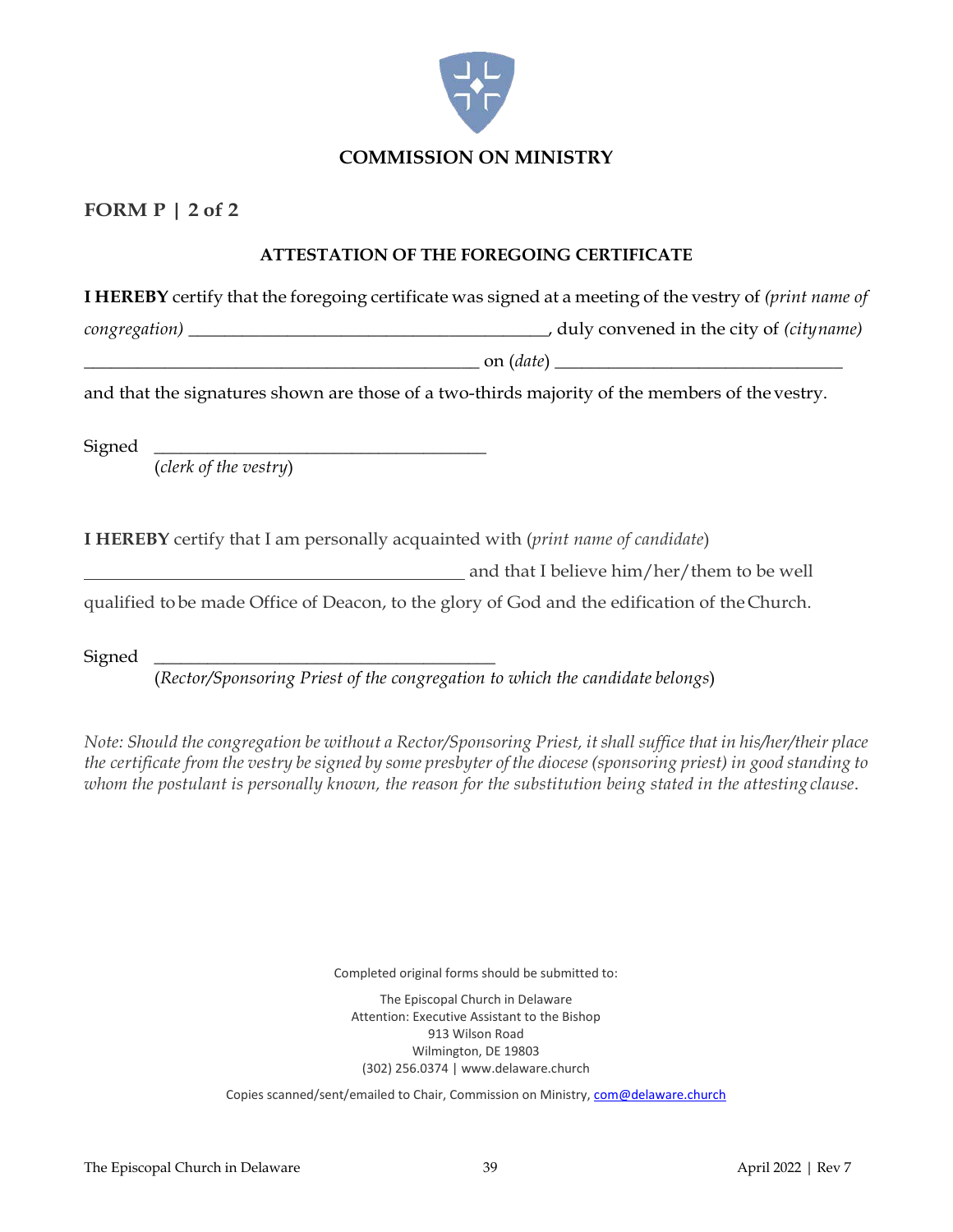

#### **FORM Q: LETTER OF REQUEST FOR ORDINATION TO THE DIACONATE**

*Date Your Name Address Email Telephone*

The Rt. Rev. Kevin S. Brown The Episcopal Church in Delaware 913 Wilson Road Wilmington DE 19803

Dear Bishop Brown,

In accordance with the 2018 Canons of The Episcopal Church [pick one: Title III, Canon 6, Section 4 for Ordination to the Diaconate as a permanent vocation *or* Title III, Canon 8, Section 4 for Ordination to the Diaconate for those called to the Priesthood], I respectfully apply for ordination as a deacon.

I am providing you with the following information as required under the above canon:

Full Name

Date Granted Postulancy \_\_\_\_\_\_\_\_\_\_\_\_\_\_\_\_\_\_\_\_\_\_\_\_\_\_\_\_\_\_\_\_\_\_\_\_\_\_

Date Granted Candidacy \_\_\_\_\_\_\_\_\_\_\_\_\_\_\_\_\_\_\_\_\_\_\_\_\_\_\_\_\_\_\_\_\_\_\_\_\_\_

*Personal remarks here, if any.*

Sincerely yours,

*Your name printed*

Cc: *Chair of the Commission on Ministry Your Rector/Sponsoring Priest*

Completed original forms should be submitted to:

The Episcopal Church in Delaware Attention: Executive Assistant to the Bishop 913 Wilson Road Wilmington, DE 19803 (302) 256.0374 | www.delaware.church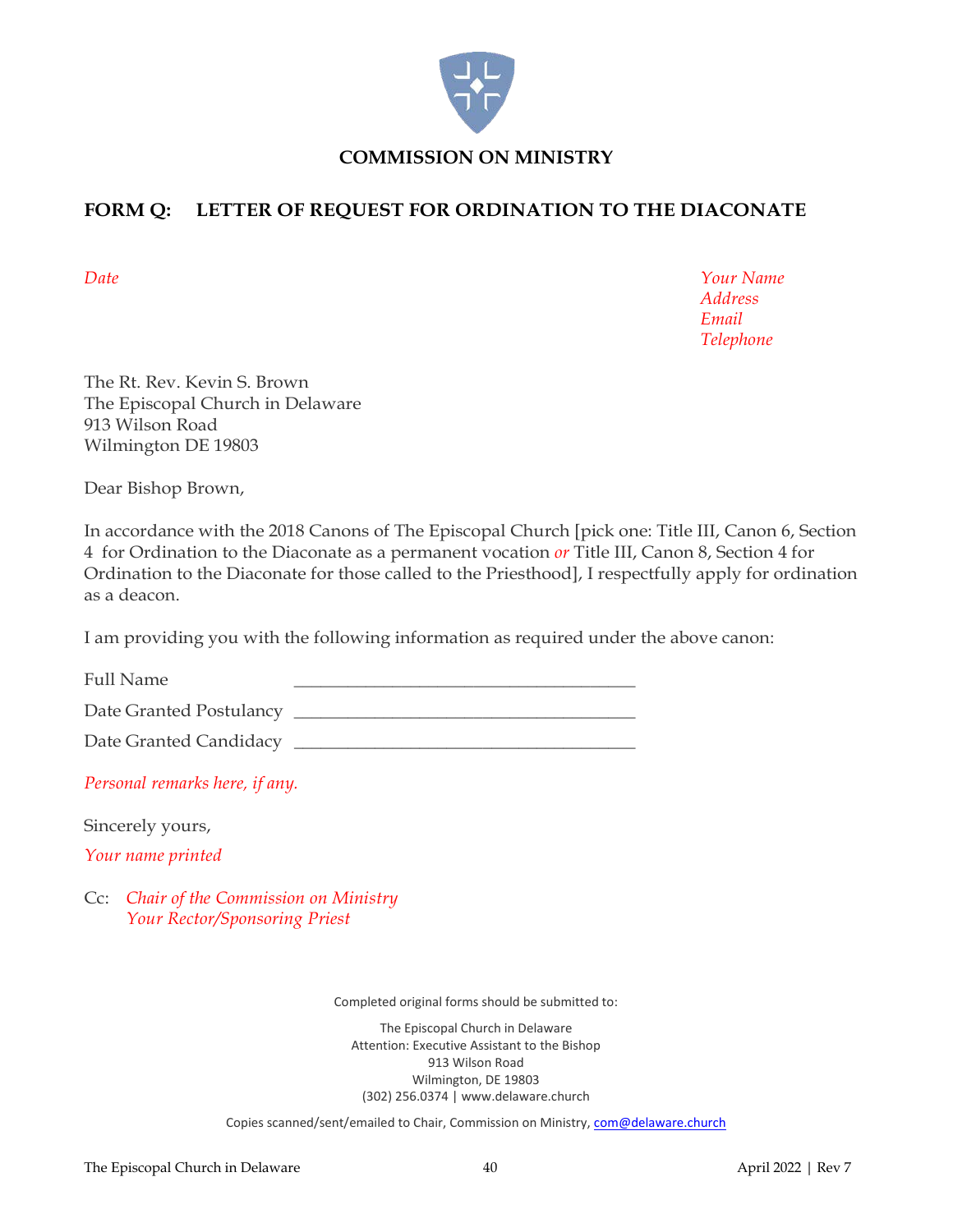

# **ORDINATION TO THE PRIESTHOOD**

## **2022**

**THE EPISCOPAL CHURCH IN DELAWARE** Commission on Ministry 913 Wilson Road Wilmington, DE 19803-4012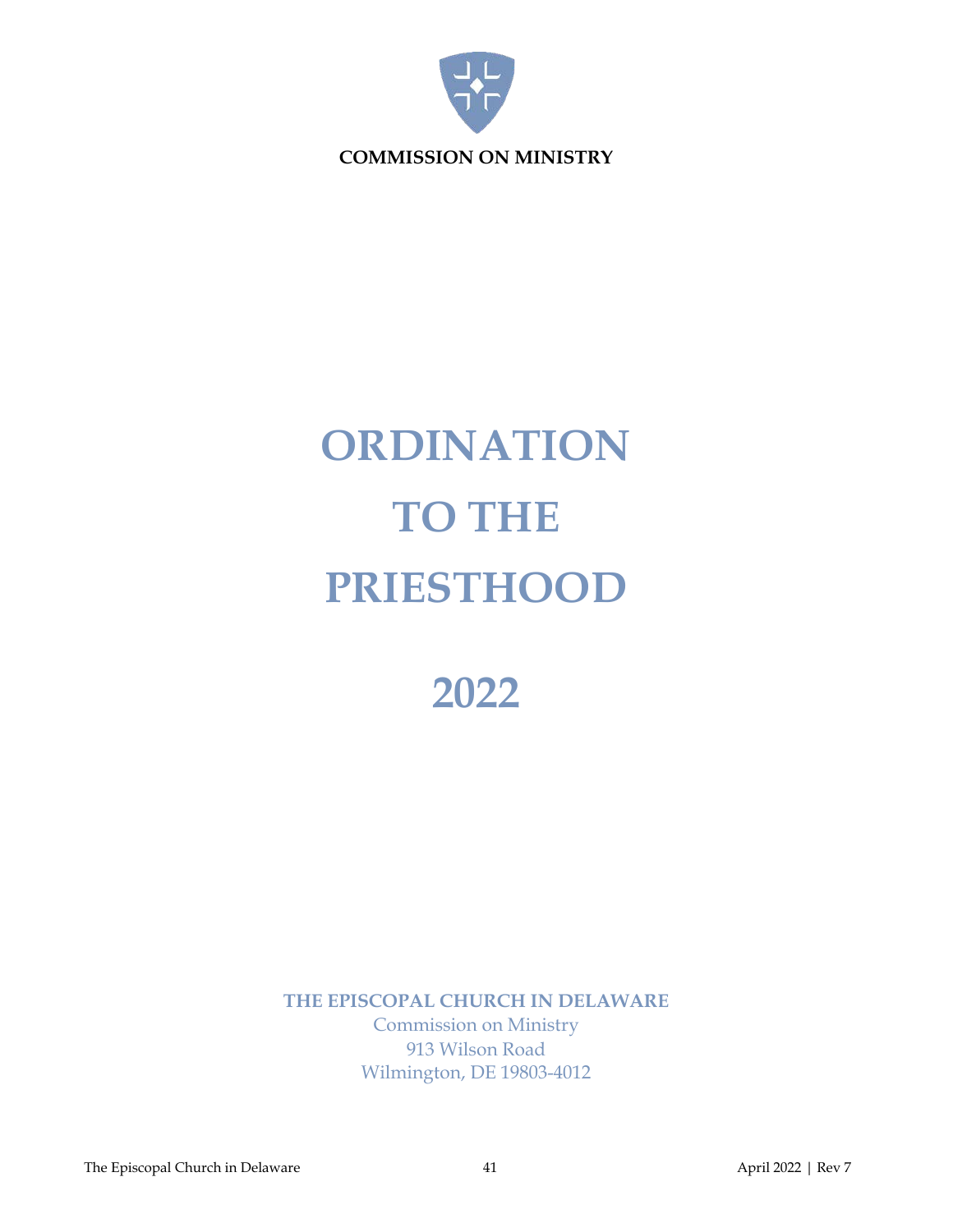

#### **FORM R: VESTRY ENDORSEMENT FOR ORDINATION TO THE PRIESTHOOD**

*To the Rt. Rev. Kevin S. Brown, Bishop and Commission on Ministry and the Standing Committee of the Episcopal Church in Delaware*

| $\text{Date} \underline{\hspace{2cm}} \underline{\hspace{2cm}}$                                    |  |  |
|----------------------------------------------------------------------------------------------------|--|--|
| We, whose names are hereunder written as duly elected members of the vestry of (print name of      |  |  |
|                                                                                                    |  |  |
|                                                                                                    |  |  |
| in the year ________________ being the date of his/her/their ordination to the                     |  |  |
| Diaconate, hath lived a sober, honest, and godly life, and hath not written, taught, or held       |  |  |
| anything contrary to the doctrine, discipline, or worship of this Church, and we think he/she/they |  |  |
| is a person worthy to be admitted to the SACRED ORDER OF PRIESTS.                                  |  |  |

#### **VESTRY SIGNATURES**

(*Must be signed by a two-thirds majority of the members of the vestry.*)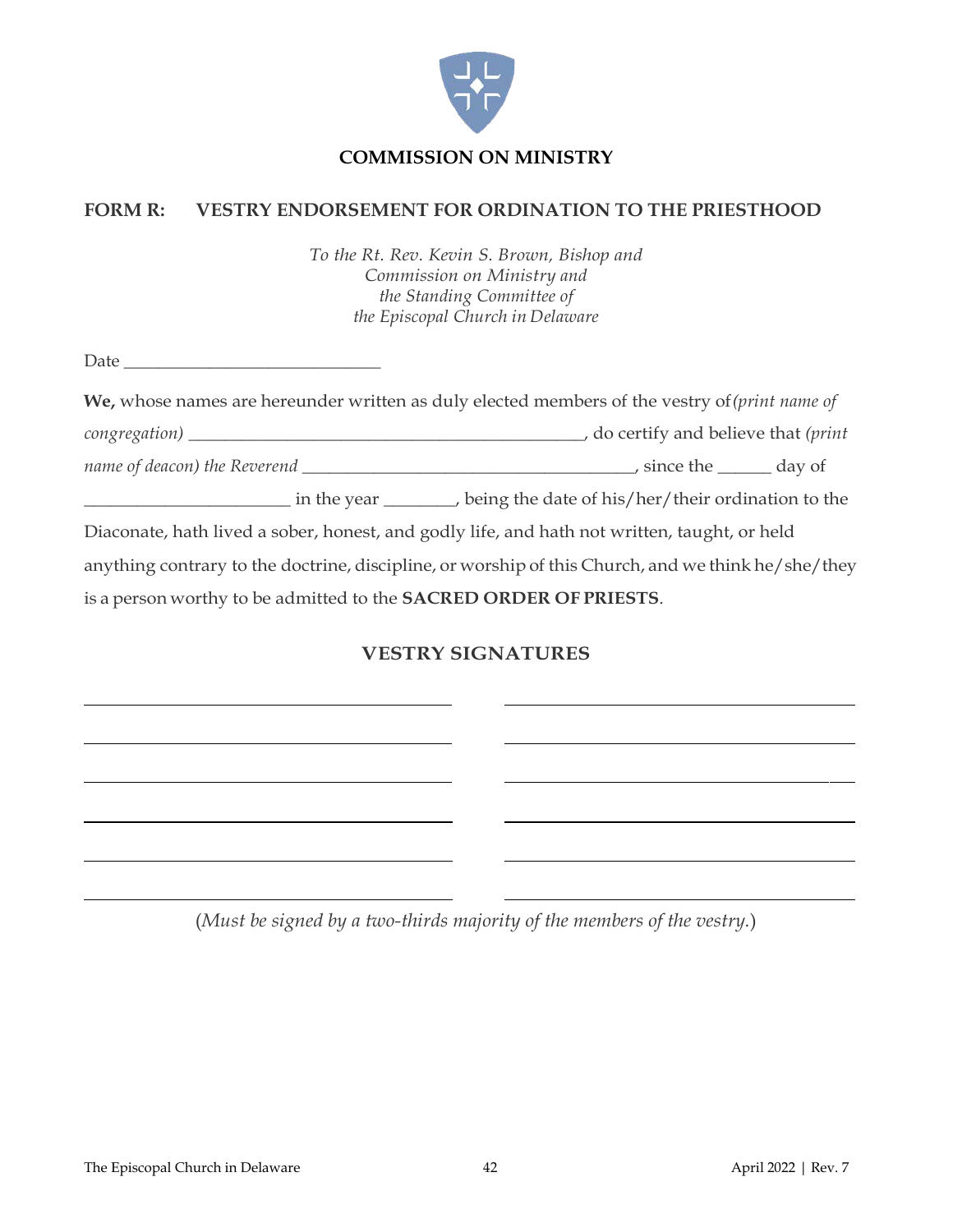

#### **FORM R | 2 of 2**

#### **ATTESTATION OF THE FOREGOING CERTIFICATE**

**I HEREBY** certify that the foregoing certificate was signed at a meeting of the vestry of *(print name of*

*congregation)* \_\_\_\_\_\_\_\_\_\_\_\_\_\_\_\_\_\_\_\_\_\_\_\_\_\_\_\_\_\_\_\_\_\_\_\_\_\_\_\_, duly convened in the city of *(cityname)*

 $\text{on } (date)$ 

and that the signatures shown are those of a two-thirds majority of the members of thevestry.

Signed \_\_\_\_\_\_\_\_\_\_\_\_\_\_\_\_\_\_\_\_\_\_\_\_\_\_\_\_\_\_\_\_\_\_\_\_\_

(*clerk of the vestry*)

**I HEREBY** certify that I am personally acquainted with (*print name of deacon*)

and that I believe him/her/them to be well

qualified tobe made Office of Priest, to the glory of God and the edification of theChurch.

Signed \_\_\_\_\_\_\_\_\_\_\_\_\_\_\_\_\_\_\_\_\_\_\_\_\_\_\_\_\_\_\_\_\_\_\_\_\_\_

(*Rector/Sponsoring Priest of the congregation to which the deacon belongs*)

*Note: Should the congregation be without a Rector/Sponsoring Priest, it shall suffice that in his/her/their place*  the certificate from the vestry be signed by some presbyter of the diocese (sponsoring priest) in good standing to *whom the postulant is personally known, the reason for the substitution being stated in the attesting clause*.

Completed original forms should be submitted to:

The Episcopal Church in Delaware Attention: Executive Assistant to the Bishop 913 Wilson Road Wilmington, DE 19803 (302) 256.0374 | www.delaware.church